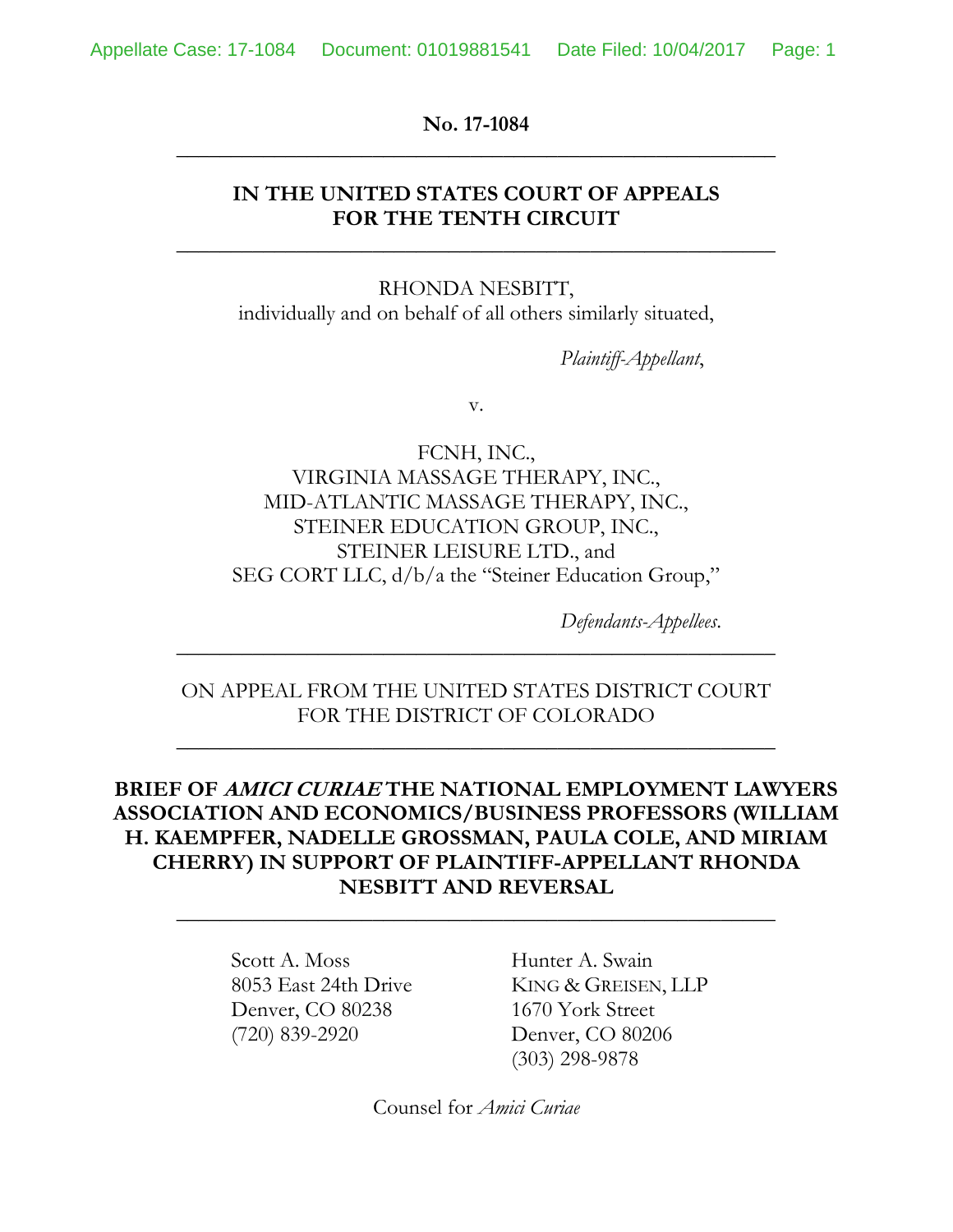# **TABLE OF CONTENTS**

| Ι. |    | FLSA Coverage of Students' Work for Their Schools Requires Analysis of<br>"Economic Realities," Based on the "Totality of the Circumstances," to<br>Determine the "Primary Beneficiary" - Entailing Close Scrutiny of<br>Educational Benefit to Plaintiff and Business Benefit to Defendant5 |
|----|----|----------------------------------------------------------------------------------------------------------------------------------------------------------------------------------------------------------------------------------------------------------------------------------------------|
|    | А. | The DOL "Internship" Test Derived from "Trainee" Cases, and is<br>Inapt for Claims That Schools Required Inappropriate Unpaid Work                                                                                                                                                           |
|    | Β. | The Proper Test for Schools Requiring Unpaid Student Work is a<br>Totality-of-Circumstances "Economic Realities" Inquiry into the<br>"Primary Beneficiary" – Entailing Close Scrutiny of Educational                                                                                         |
| П. |    | To Assess the Primary Beneficiary Based on the Economic Realities, Close<br>Analysis is Required of (A) Displacing Paid Work with Unpaid Work, (B)<br>Business Costs versus Benefits, and (C) Educational Benefits13                                                                         |
|    | А. | "Displacement" of Paid Work by Unpaid Work Addresses Not Just                                                                                                                                                                                                                                |
|    |    | 1. Legislative History and Early Caselaw: "Displacement" Means<br>"Spreading and Perpetuating Such Substandard Labor                                                                                                                                                                         |
|    |    | Labor Economics: Minimum Wages Are Undercut by<br>2.<br>"Uncovered" Sectors of Labor Markets - Especially Those with<br>Certain Features of the Massage Labor Market15                                                                                                                       |
|    | Β. | Business Net Benefit: The Inquiry Cannot Balance Benefits of Student<br>Labor with Fixed Costs Not Increased by that Labor; the Proper<br>Balance is the <i>Marginal</i> Costs and Benefits of Student Labor18                                                                               |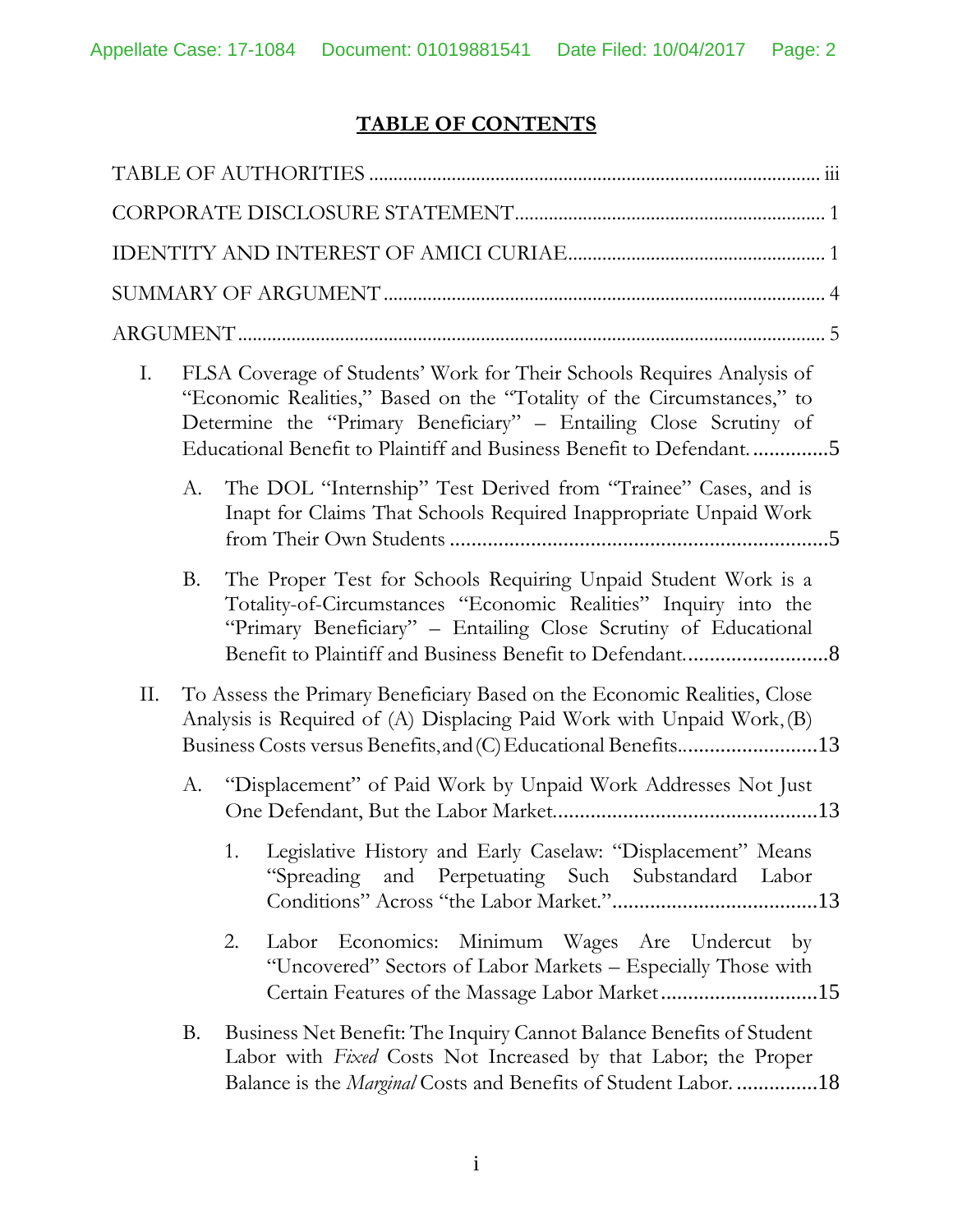| C. Educational Benefits: The Inquiry Must Consider the Decreasing<br>Marginal Benefit of Unsupervised, Unobserved Work, to Recognize<br>the Possibility of Schools (Especially For-Profit Ones) Exploitatively<br>Conditioning Diplomas on Providing Free Labor 21 |  |
|--------------------------------------------------------------------------------------------------------------------------------------------------------------------------------------------------------------------------------------------------------------------|--|
|                                                                                                                                                                                                                                                                    |  |
|                                                                                                                                                                                                                                                                    |  |
|                                                                                                                                                                                                                                                                    |  |
|                                                                                                                                                                                                                                                                    |  |
|                                                                                                                                                                                                                                                                    |  |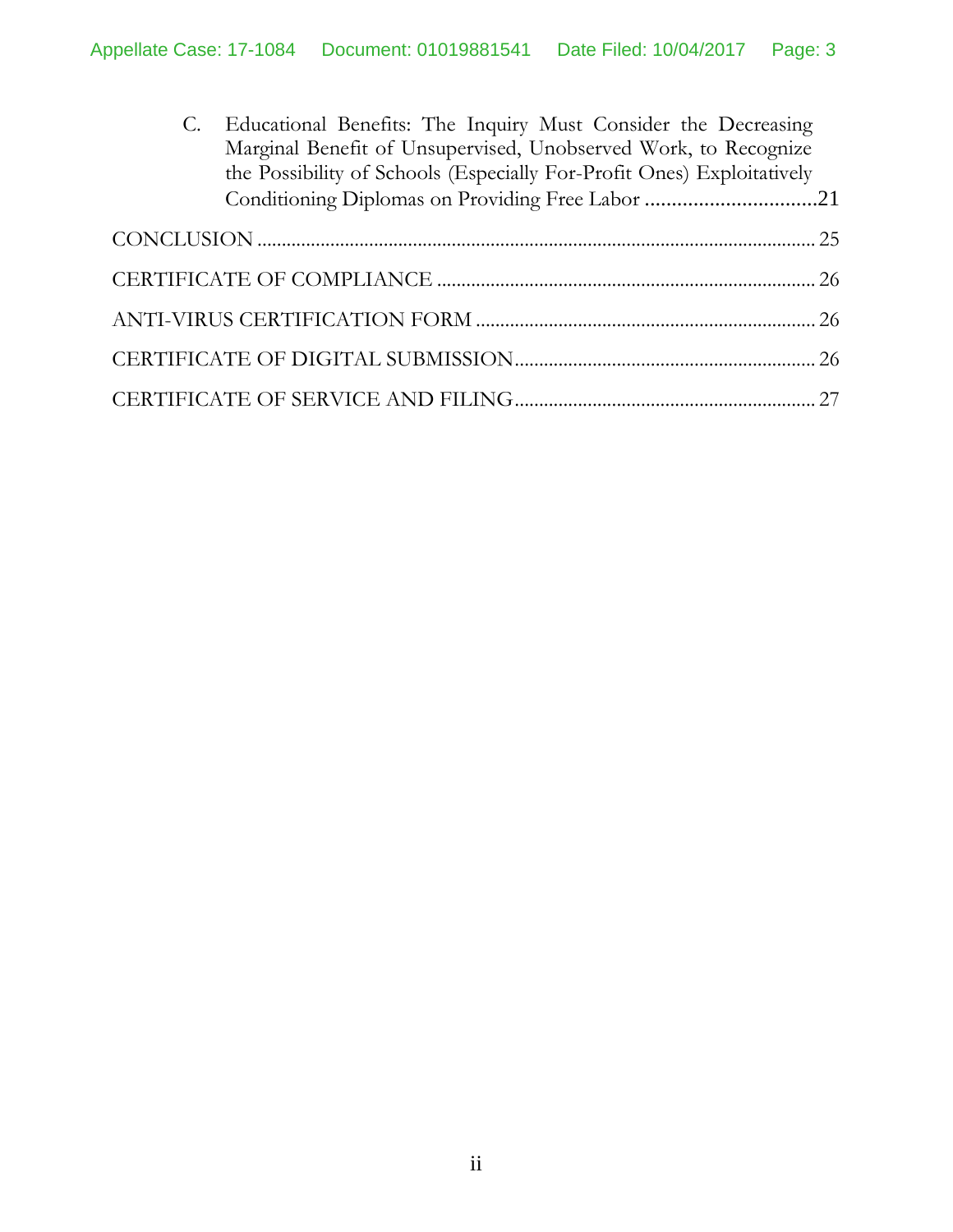# **TABLE OF AUTHORITIES**

## **Cases**

| Citicorp Indus. Credit, Inc. v. Brock,                                            |
|-----------------------------------------------------------------------------------|
| Glatt v. Fox Searchlight Pictures, Inc.,                                          |
| Hollins v. Regency Corp.,<br>144 F. Supp. 3d 990 (N.D. Ill. 2015),                |
| Hollins v. Regency Corp.,                                                         |
| Marshall v. Regis Educ. Corp.,                                                    |
| Randolph v. Budget Rent-A-Car,                                                    |
| Reich v. Parker Fire Prot. Dist.,                                                 |
| Reich v. Shiloh True Light Church of Christ,                                      |
| Reich v. Shiloh True Light Church of Christ,<br>895 F. Supp. 799 (W.D.N.C. 1995), |
| Rutherford Food Corp. v. McComb,                                                  |
| Schumann v. Collier Anesthesia, P.A.,                                             |
| Solis v. Laurelbrook Sanitarium & Sch., Inc.,                                     |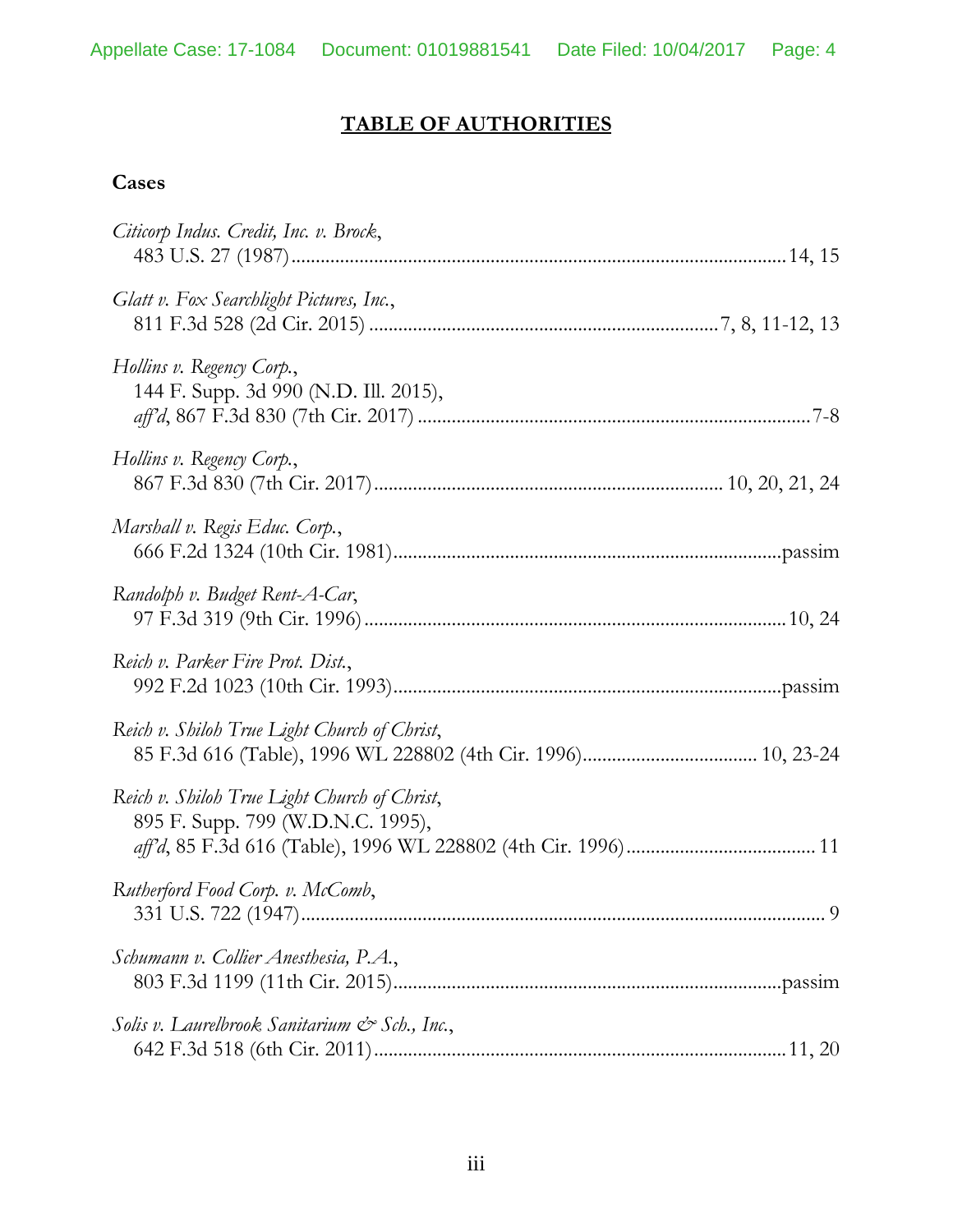| United States v. Darby,                                                                                                                                                                                                       |  |
|-------------------------------------------------------------------------------------------------------------------------------------------------------------------------------------------------------------------------------|--|
| Walling v. Portland Terminal Co.,                                                                                                                                                                                             |  |
| <b>Other Authorities</b>                                                                                                                                                                                                      |  |
| James D. Adams, The Structure of Firm R&D, the Factor Intensity of Production,<br>and Skill Bias, The Review of Economics and Statistics, Vol. 81, No. 3,                                                                     |  |
| Ronald Ehrenberg & Robert Smith, Modern Labor Economics (Pearson                                                                                                                                                              |  |
| Mauricio Larraín & Joaquín Poblete, Age-Differentiated Minimum Wages in<br>Developing Countries, Journal of Development Economics, Vol. 84, pp.                                                                               |  |
| Robert Pindyck & Daniel Rubinfeld, Microeconomics (Prentice Hall Int'l, 5th                                                                                                                                                   |  |
| Terence P. McCourt, Intern or Employee?, GT Alert (Apr. 4, 2012), available<br>at https://www.gtlaw.com/en/insights/2012/4/intern-or-employee-<br>unpaid-internships-may-end-up-costing-employers (last visited Oct. 3,<br>24 |  |

| U.S. Dep't of Labor, Emp't Standards Admin., Wage and Hour Div., Fact    |  |
|--------------------------------------------------------------------------|--|
| Sheet #71: Internship Programs Under the Fair Labor Standards Act (April |  |
| 2010), available at https://www.dol.gov/whd/regs/compliance/whdfs71.htm  |  |
|                                                                          |  |
|                                                                          |  |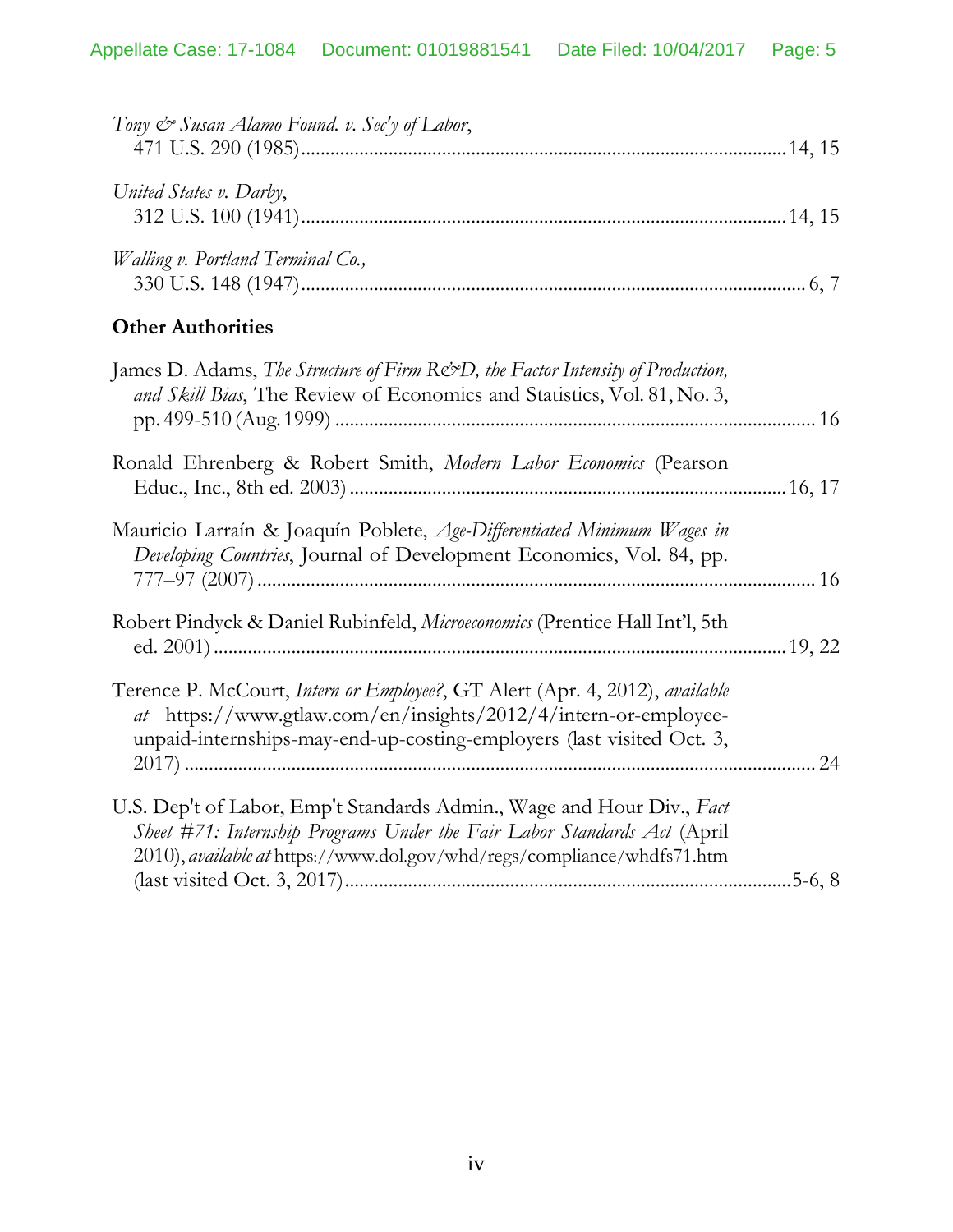### **CORPORATE DISCLOSURE STATEMENT**

Pursuant to Federal Rule of Appellate Procedure 26.1, *amicus curiae* The National Employment Lawyers Association (NELA) makes the following disclosure: (1) NELA is a private, non-profit organization under Internal Revenue Code  $\S$  501(c)(6); (2) NELA has no parent corporation; and (3) no publicly held corporation or other publicly-held entity owns ten percent (10%) or more of NELA.<sup>1</sup>

### **IDENTITY AND INTEREST OF AMICI CURIAE<sup>2</sup>**

**1. The National Employment Lawyers Association** (**NELA**) is the largest professional membership organization in the country comprising lawyers who represent workers in labor, employment and civil rights disputes. The over 4000 members of NELA and its affiliates litigate daily in every circuit, affording NELA a unique perspective on how principles announced by the courts in employment cases actually play out on the ground. NELA strives to protect the rights of its members' clients, and has participated previously as *amicus curiae* in this Court, including in *Punt v. Kelly Servs.*, No. 16-1026 (2016) and *Salazar, et al. v. Butterball, LLC*, No. 10-1154 (2010).

As detailed below, William H. Kaempfer, Nadelle Grossman, Paula Cole, and

l

<sup>&</sup>lt;sup>1</sup> All other *amici* are natural persons requiring no corporate disclosure statement.

<sup>2</sup> Pursuant to Fed. R. App. P. 29(c)(5), *amici curiae* and the undersigned counsel aver that no party and no party's counsel either authored this brief (in whole or in part) or contributed money intended to fund preparing or submitting the brief, and no person other than *amici curiae*, its members, or its counsel contributed money intended to support preparing or submitting the brief.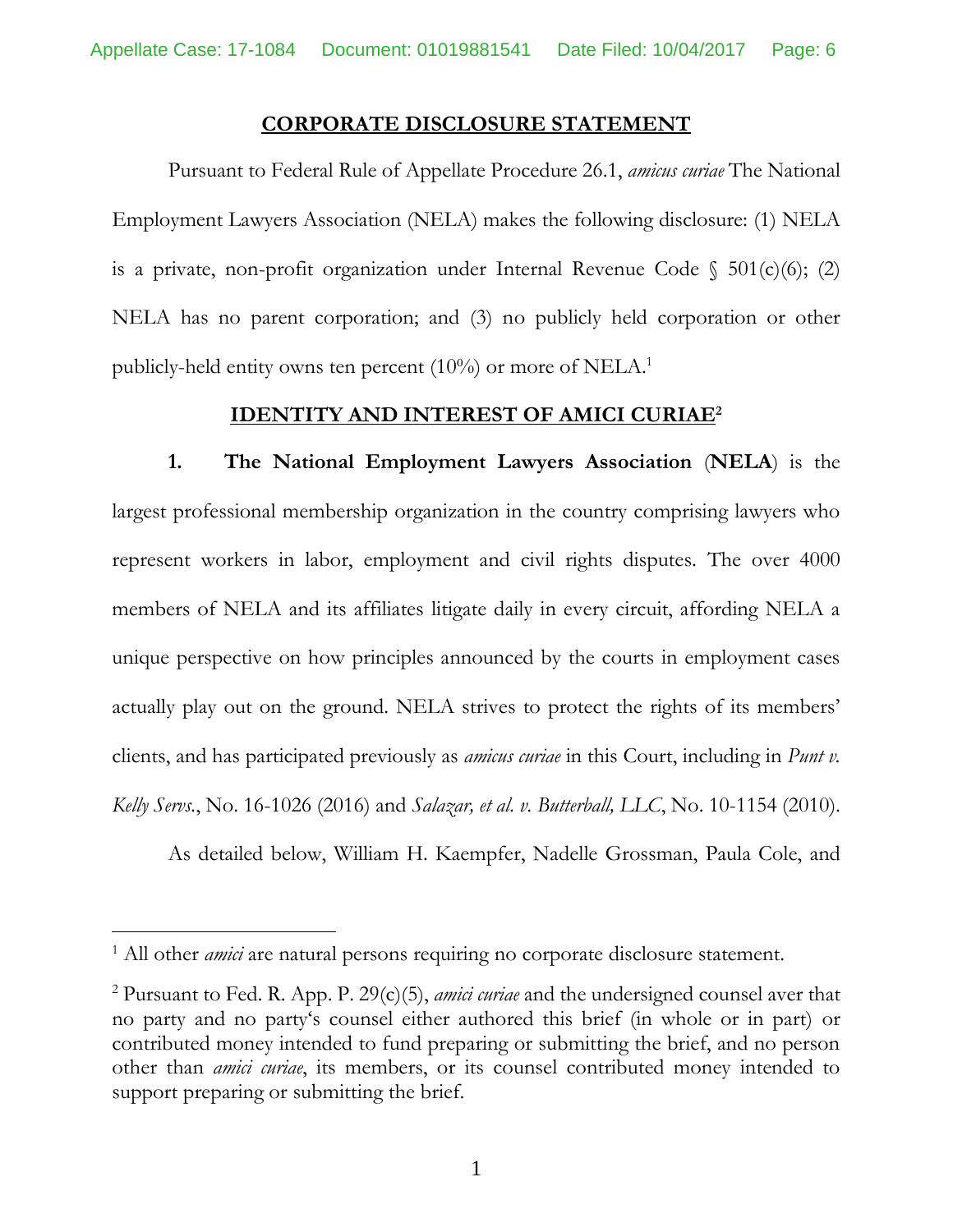Miriam Cherry have been professors teaching economics or business law; they also have published and researched on topics relevant to this case. Aside from offering their expertise herein, their higher education involvement, including on curriculum and policy, gives them not only useful perspective, but also professional interest and concern, about the prevalence of schools requiring unpaid student work. 3

**2. William H. Kaempfer** is Senior Vice Provost, Associate Vice Chancellor for Budget and Planning, and Professor of Economics at the University of Colorado Boulder. He is responsible for a variety of initiatives across the campus: academic prioritization and new degree approval; managing annual budget processes for all schools and colleges; developing new revenue sources; and strategic planning. He was responsible for the campus reaccreditation by the North Central Association in 2000. Previously, he was Chair of the Department of Economics. He received his PhD in economics from Duke University in 1979, has taught a range of economics courses, and has researched and published in the following areas, among others: the effect of cost increases on demand in particular markets; salary arbitration; federal regulatory legislation; and international trade and the effect of economic sanctions.

**3. Nadelle Grossman** is an Associate Professor at Marquette University Law School. She teaches Business Associations, Business Planning, Corporate Governance, and Contract Drafting. She has published and spoken on her research on

<sup>&</sup>lt;sup>3</sup> Each professor's institutional affiliation is listed for identification purposes only.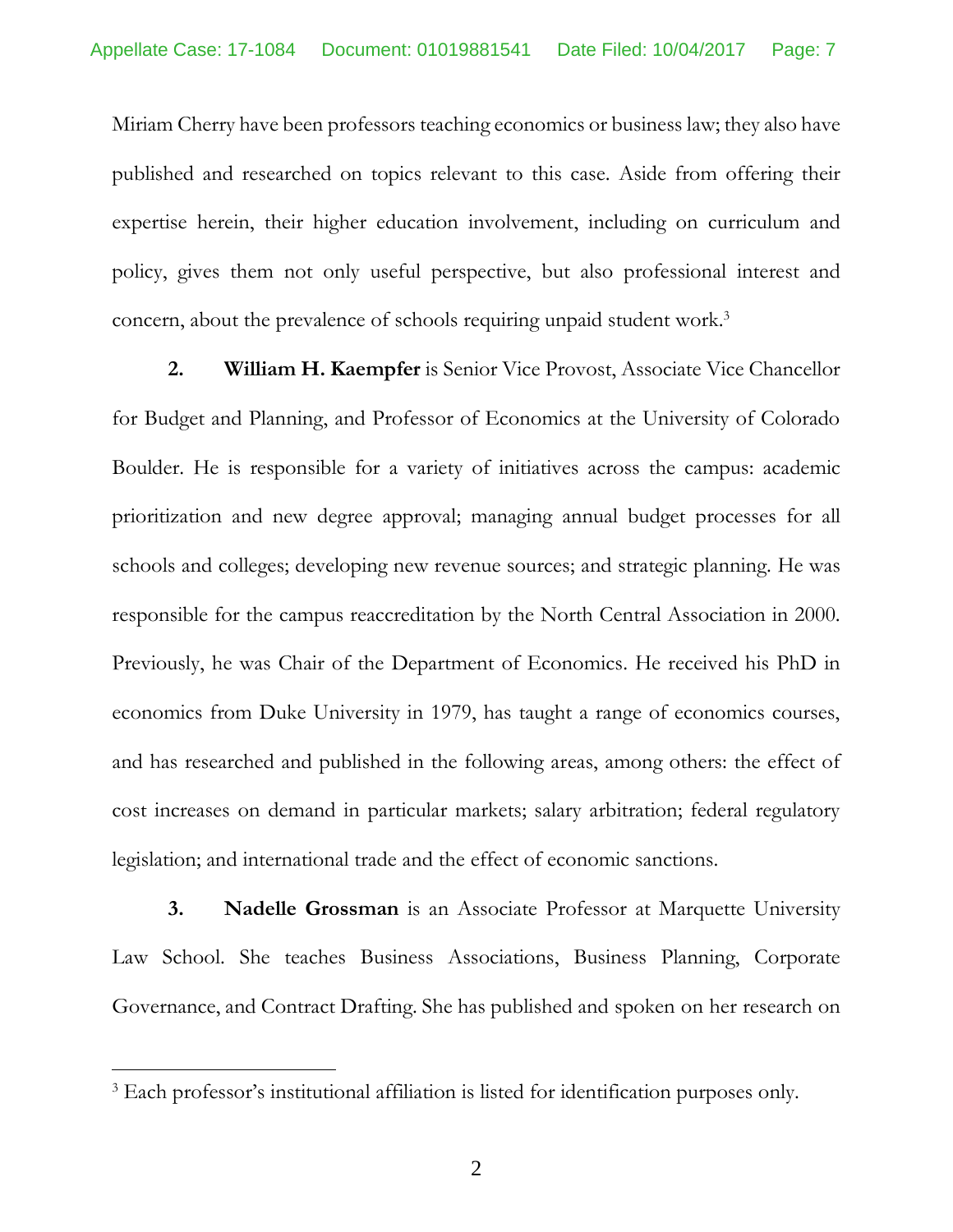corporate governance (including business strategic planning and long- versus shortterm thinking) and alternative business organization forms. She has taught continuing legal education on legal compliance for businesses, business transaction ethics, and business concepts for lawyers. Her academic institutional and organizational work includes serving as Chair of the law school Academic Programs Committee, a past member of the law school Curriculum Committee and Admissions Committee, and a Boards of Directors member for the Wisconsin State Bar Business Law Section, the Milwaukee Bar Association, and the nonprofit organization Centro Legal. Previously, as a corporate attorney, she advised on business transactions and other business matters. She received her J.D., *magna cum laude*, from Tulane Law School and her B.S. from the University of California at Berkeley.

**4. Paula Cole** is a Lecturer in the Economics Department at the University of Denver; she previously taught in the Economics Department at Colorado State University (CSU) and elsewhere. She has taught Labor Economics, Microeconomics, Macroeconomics, Public Finance, Economics and Gender, and other courses. Research she has published and/or presented has included the following: low-wage work in America; worker child-care benefits; occupational changes after the Great Recession; gender disparities in job opportunities; and sustainability in consumer markets. She received her Ph.D. in Economics from CSU in 2011; she previously received her M.A. in Economics and Graduate Certificate in Women's Studies from CSU and her B.A. in Economics, with honors, from Central College.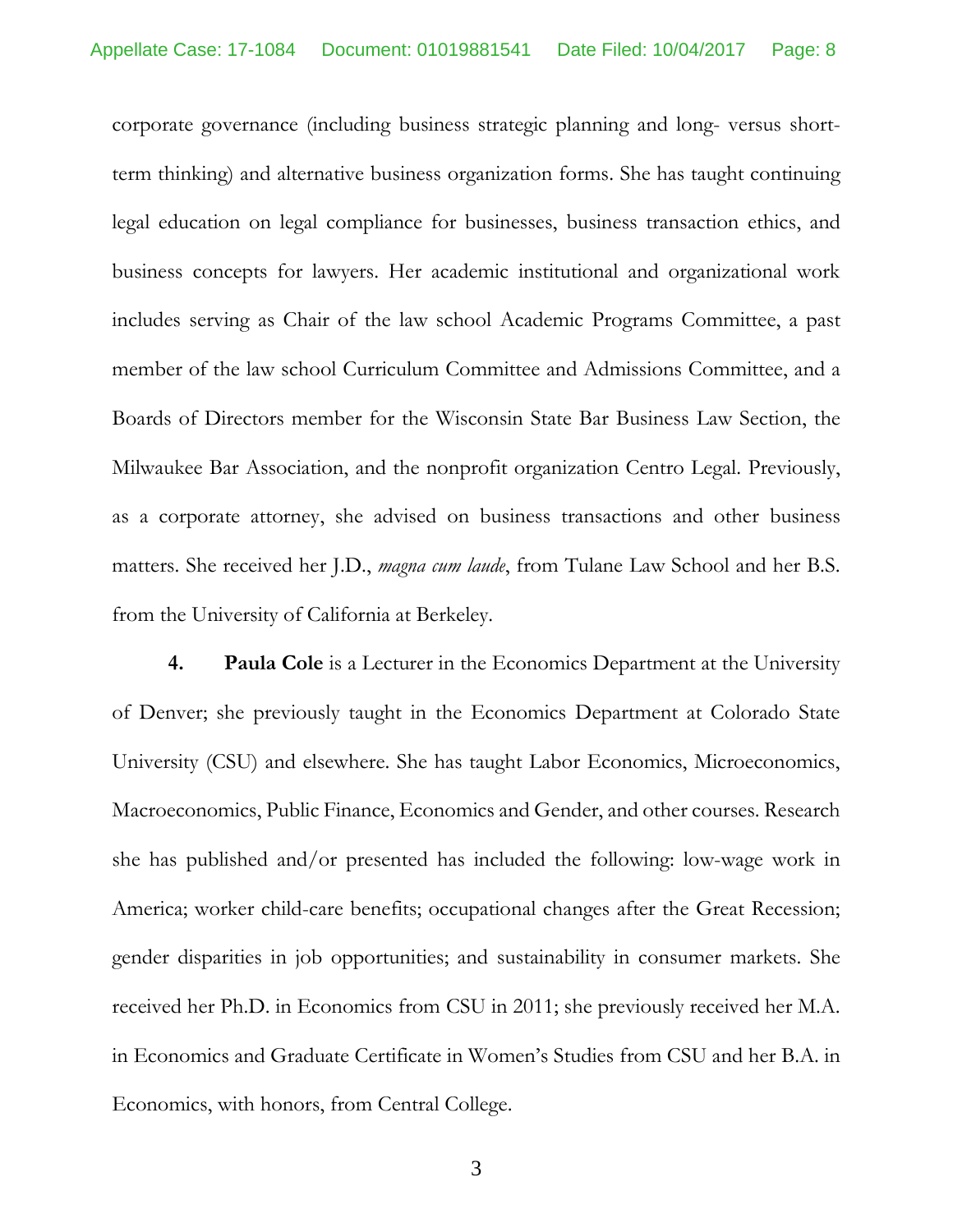**5. Miriam Cherry** is a Professor at Saint Louis University Law School,where she teaches Business Associations, Contracts, Securities Regulation, and Virtual Work, and serves as Co-Director of the William C. Wefel Center for Employment Law. She researches and publishes on a range of business and worklaw topics, including the "gig economy" where businesses assign or offer tasks outside traditional employment relationships, markets for corporate social responsibility, and contract law. She has served on numerous university and law school committees on higher education pedagogy and compensation, including the University Task Force on Academic Standards, Teaching Methods Committee, Student Scholarships Committee, Faculty Development Committee, and Faculty Senate Compensation & Benefits Committee. Previously, she practiced corporate law, including mergers and acquisitions, securities compliance filings, venture capital, and private debt financing; she also litigated and investigated accounting fraud and securities cases. She received her J.D. from Harvard Law School and her B.A. from Dartmouth College.

#### **SUMMARY OF ARGUMENT**

The Department of Labor ("DOL") six-factor test that the District Court applied derives from cases about *businesses* not paying newly hired trainees or interns. The DOL test does not fit a claim that *school compelled its own students* to provide unpaid labor *to the*  $\mathit{school}$  – as other courts have noted. (Part I(A).) For such claims, courts distinguish true educational training from exploitatively conditioning diplomas on free labor by assessing the "primary beneficiary" of the work based on the "economic realities" of the "totality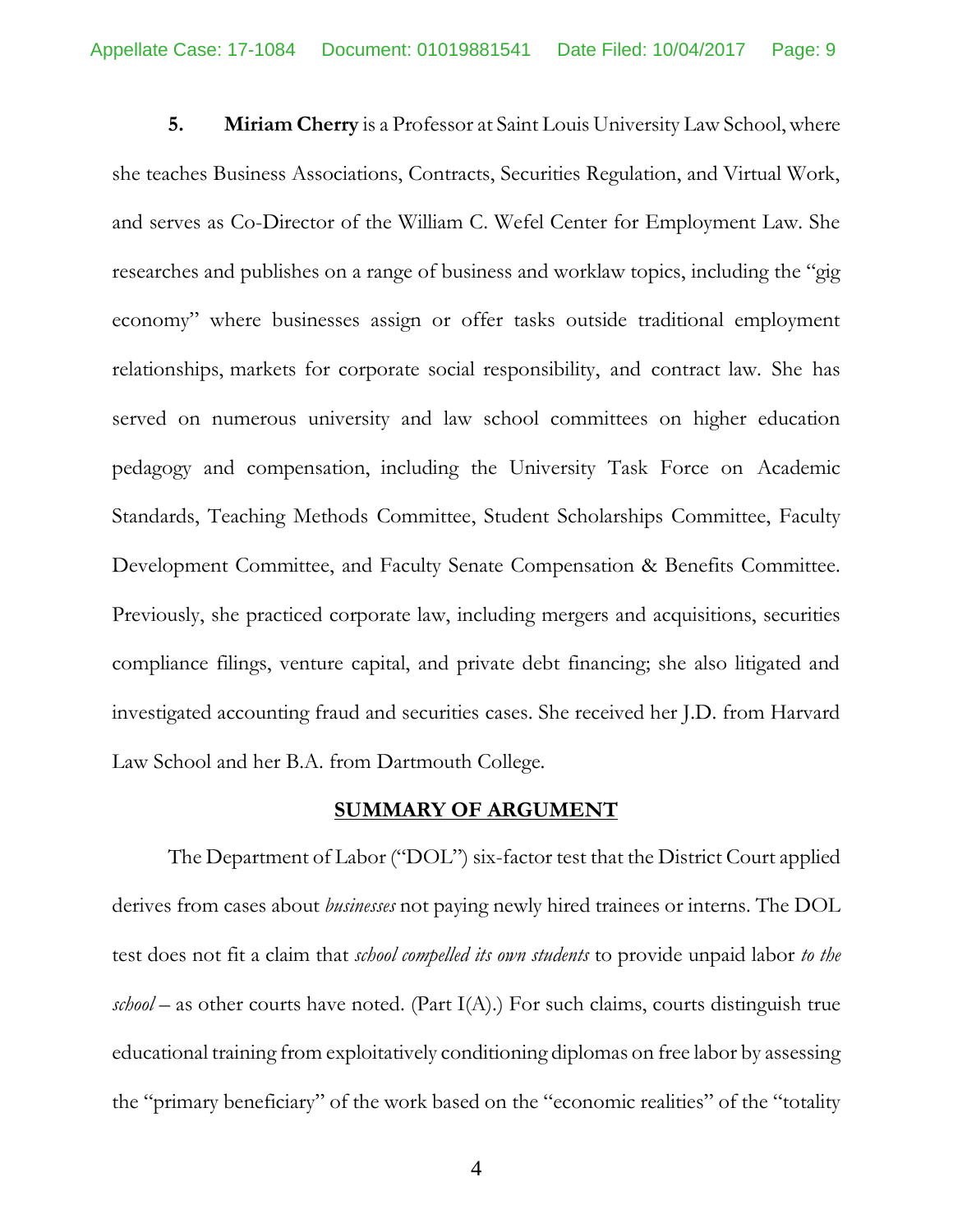of the circumstances." (Part I(B).) Yet choosing a test matters less than undertaking

economically valid understandings of labor markets with unpaid work, in three keyways.

- (A) **Displacement**: Inquiry into whether unpaid work "displaces" paid work should look to the *relevant labor market*, which is rarely just *one business*. (Subpart II(A) below.)
- (B) **Business Net Benefits**: Inquiry into business benefit minus cost should compare (a) *marginal revenues* students generate, which are zero in many precedents, but substantial for the massages Defendants sold, and (b) *marginal costs* students impose, which are substantial in many precedents, but low here because the massages were *unsupervised*, and Defendants' *fixed costs* (*e.g.*, real estate) are not relevant marginal costs. (Subpart II(B).)
- (C) **Educational Benefits**: While practical training can be valuable, courts should guard against abuse by schools conditioning diplomas on free labor by labeling it "training" – as in Defendants' for-profit operation that offered no supervision for student work providing substantial revenue. (Subpart II(C).)

## **ARGUMENT**

- **I. FLSA Coverage of Students' Work for Their Schools Requires Analysis of "Economic Realities," Based on the "Totality of the Circumstances," to Determine the "Primary Beneficiary" – Entailing Close Scrutiny of Educational Benefit to Plaintiff and Business Benefit to Defendant.**
	- **A. The DOL "Internship" Test Derived from "Trainee" Cases, and is Inapt for Claims That Schools Required Inappropriate Unpaid Work from Their Own Students**

The DOL six-part test is designed for "Internship Programs," covering students'

claims against not their own schools, but the businesses outside their schools where

they do unpaid work. U.S. Dep't of Labor, Emp't Standards Admin., Wage and Hour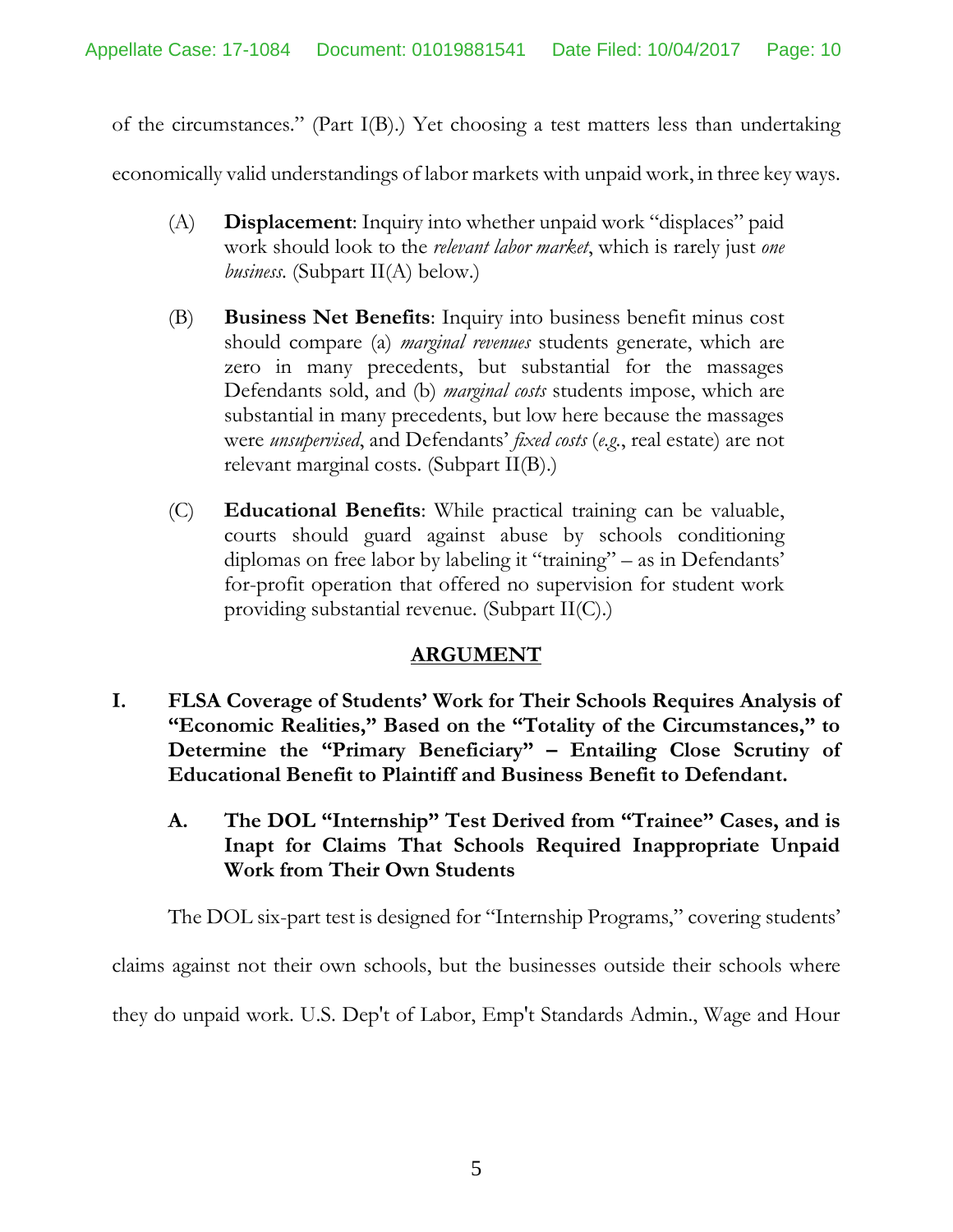Div., *Fact Sheet #71: Internship Programs Under the Fair Labor Standards Act* (April 2010). 4 "The six [DOL] criteria ... derived almost directly from *Portland Terminal*." *Reich v. Parker Fire Prot. Dist.*, 992 F.2d 1023, 1025 (10th Cir. 1993) (citing *Walling v. Portland Terminal Co.,* 330 U.S. 148 (1947)). *Parker Fire Protection District* and *Portland Terminal* addressed employers requiring their own prospective employees to start as unpaid trainees  $- a$ context even more different from schools employing their own students (as here) than businesses employing interns (as in the DOL test). The *Portland Terminal* employer offering training was the same one employing those successfully trained:

[The] railroad has given a course of practical training to prospective yard brakemen[,] … a necessary requisite to entrusting them with the important work [of] brakemen .... An applicant ... is never accepted until ... [this] training ... [of] seven or eight days.… [T]rainees complet[ing] ... instruction satisfactorily … are included in a list from which the company can draw when their services are needed.

330 U.S. at 149-50. Similarly in *Parker Fire Protection District*, the employer required

testing and training of its new firefighter employees:

Prospective firefighters *seeking employment with defendant* had to submit applications[,] ... tak[e] a written test[,] ... [be] tested physically[,] ... [and have] oral interviews.... [A] limited number of interviewees were selected to ... the firefighting academy.... [E]mployment ... was conditioned upon satisfactory completion of the ten week long training ... Because *only the number expected to be hired were sent to the academy*, those who successfully completed the course had *every reasonable expectation of being hired*....

992 F.2d at 1025 (emphases added).

<sup>4</sup> *Available at* https://www.dol.gov/whd/regs/compliance/whdfs71.htm (dated Apr. 2010) (last visited Oct. 3, 2017).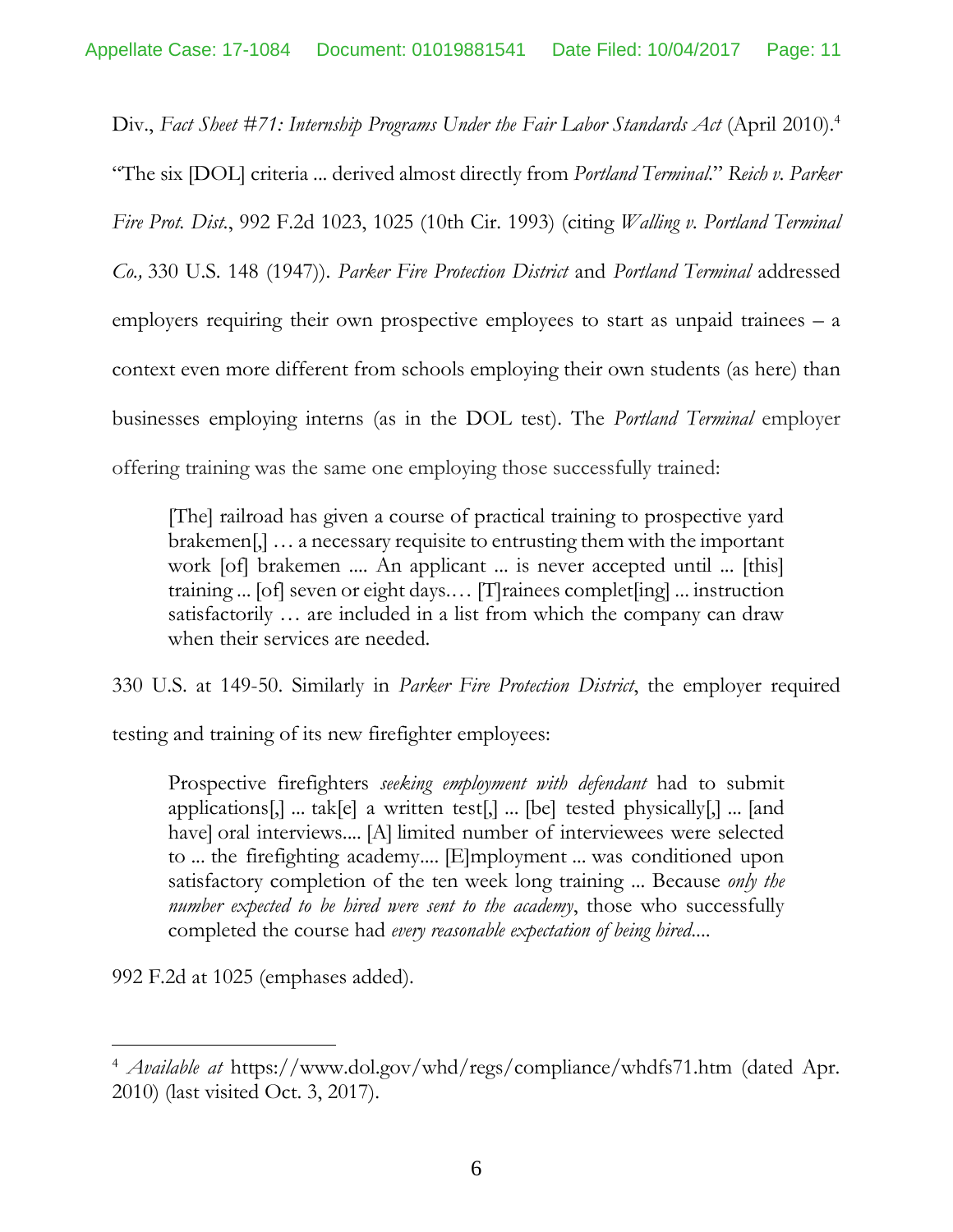*Parker Fire Protection District* and other precedent carefully adopted the DOL test for *only* the new hire contexts in which *Portland Terminal* (for trainees), then the DOL (for interns), adopted those factors. 992 F.2d at 1025 ("The *only issues* on appeal are *the proper test for distinguishing between trainees and employees under FLSA*, how strictly we should apply [the DOL] six factor[s]," and the propriety of summary judgment) (emphases added). *Accord Glatt v. Fox Searchlight Pictures, Inc.*, 811 F.3d 528, 536 (2d Cir. 2015) ("Like the parties and amici [including DOL], we limit our discussion to internships at forprofit employers."). As the Eleventh Circuit noted in rejecting the DOL test for student challenges to school-mandated unpaid work, DOL views on 1940s industrial training cases are unhelpful guidance for twenty-first-century school programs:

[W]ith all due respect to the Department of Labor, it has no more expertise in construing a Supreme Court case than…the Judiciary. *Portland Terminal* is nearly seven decades old and ... a very different factual situation involving a seven-or-eight-day, railroad ... training program ... by a specific company for ... a labor pool for its[elf].... [W]e do not believe ... strict comparison to ... *Portland Terminal* allows us to identify the primary beneficiary of a modern-day internship for academic credit and professional certification.

*Schumann v. Collier Anesthesia, P.A.*, 803 F.3d 1199, 1203 (11th Cir. 2015).

The District Court thus took a lonely stance in declaring the DOL test applicable; as one recent case on students' work for their own schools noted, "*no circuit* presented with the question ... has outright adopted the DOL factors." *Hollins v. Regency Corp.*, 144 F. Supp. 3d 990, 996 (N.D. Ill. 2015) (emphasis added), *aff'd*, 867 F.3d 830, 835 (7th Cir. 2017) (approving of *Schumann* and *Glatt* rejecting "Department of Labor ... six-factor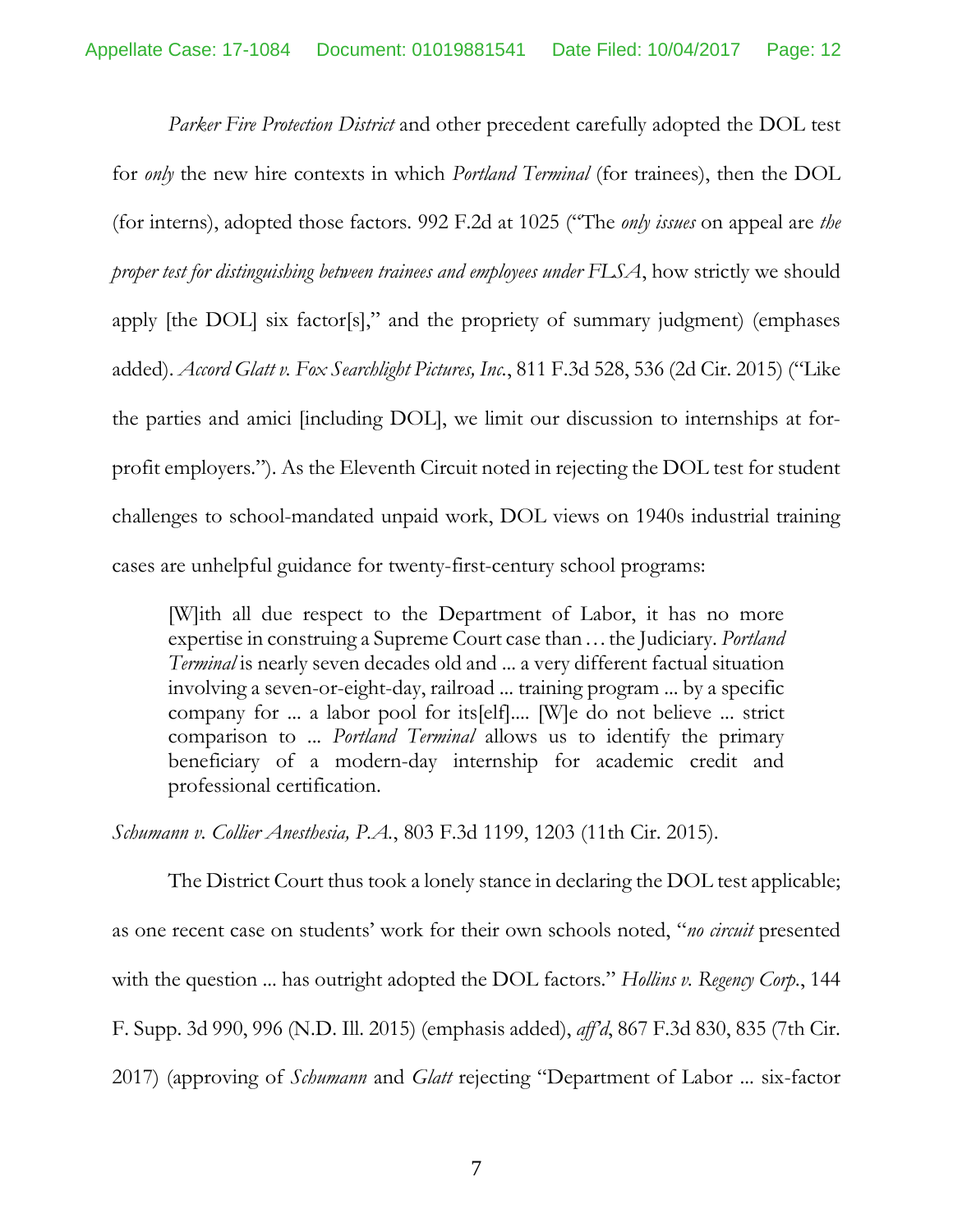'test' that (it thinks) ... distinguish[es] between an employee and an unpaid trainee"; calling district court "rightly skeptical about the utility of this plethora of 'factors'").

Review of various DOL factors confirms that the above cases were correct in

deeming the test inapt for analyzing student claims against their own schools.

- Factor 1 is whether "[t]he internship, even though it includes actual operation of the facilities of the employer, is similar to training which would be given in an educational environment"; in claims against schools, this (a) nonsensically asks whether *a school* is "similar to … *an educational environment*," and (b) incorrectly assumes "the facilities of *the employer*" are *not* those of *the school.*
- Factor 5 is whether "students are not necessarily entitled to a job at the completion of the training"; for schools using their own students' labor, asking whether students are "entitled to a job" is not a logical question.
- Factor 6, whether the parties "understand" the students "are not entitled to wages," is off-point for the key question: whether a school's mandate of unpaid work abuses its control over students. 5

A list with half inapt factors is not just unhelpful, but a distraction from the core

question: is the disputed work more like (a) practical training that primarily benefits the

student or (b) ordinary labor that primarily benefits the employer.

l

**B. The Proper Test for Schools Requiring Unpaid Student Work is a Totality-of-Circumstances "Economic Realities" Inquiry into the "Primary Beneficiary" – Entailing Close Scrutiny of Educational Benefit to Plaintiff and Business Benefit to Defendant.**

Unlike in new-hire trainee cases, the Tenth Circuit analyzes whether "student[s]

<sup>5</sup> U.S. Dep't of Labor, Emp't Standards Admin., Wage and Hour Div., *Fact Sheet #71: Internship Programs Under the Fair Labor Standards Act* (April 2010), *available at* https://www.dol.gov/whd/regs/compliance/whdfs71.htm.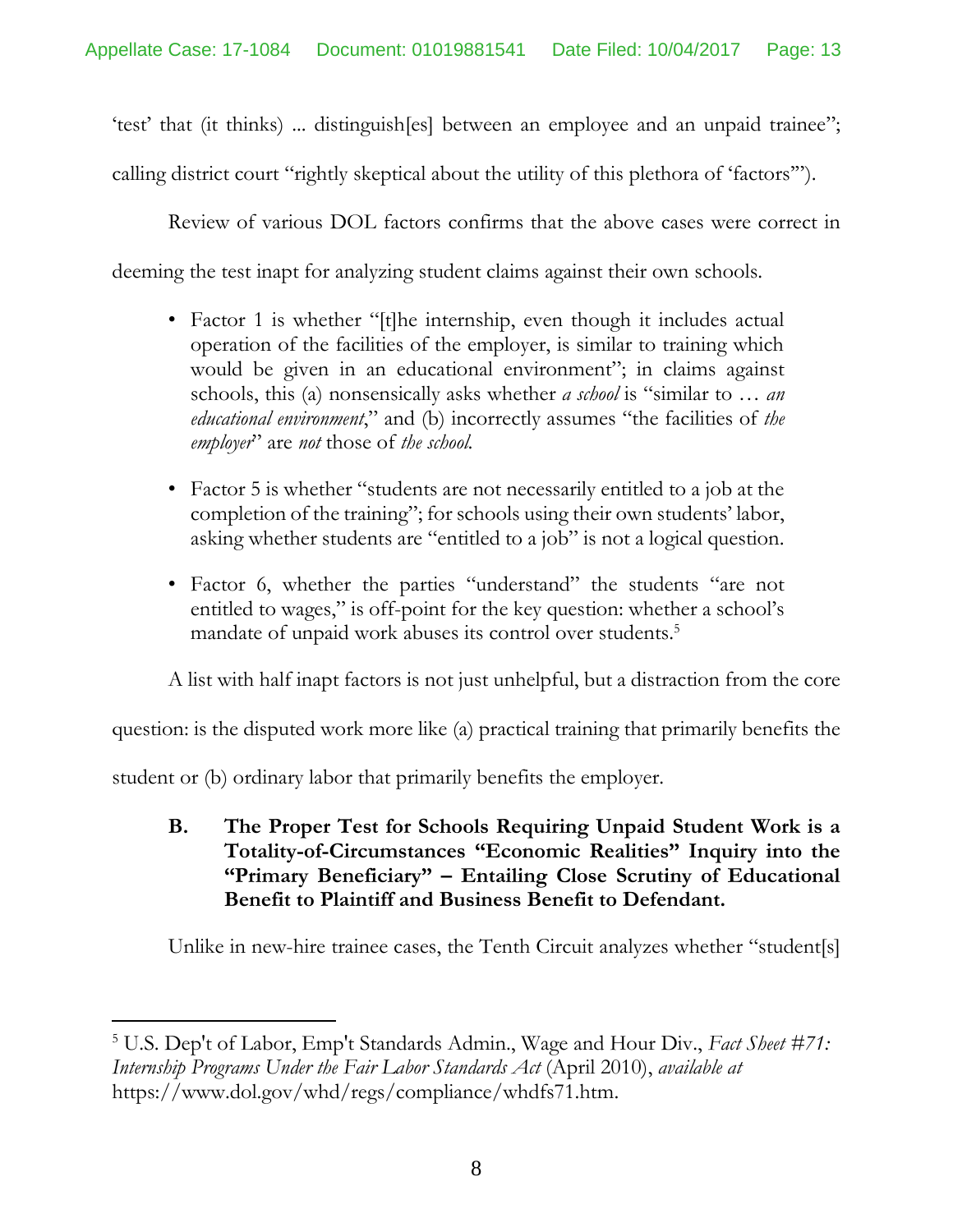working at the[ir] [c]ollege would be within the scope of the FLSA" *not* with the DOL test, but with "the '*economic reality*' test announced in *Rutherford Food Corp. v. McComb*, 331 U.S. 722 ... (1947), [which] ... declared that the determination of employment under the FLSA ought *not depend on isolated factors* but upon the '*circumstances of the whole activity*.' 331 U.S. [722,] 730 [1947]." *Marshall v. Regis Educ. Corp.*, 666 F.2d 1324, 1327-28 (10th Cir. 1981) (emphases added). "This test is controlling in the case at bar," *Marshall* held for FLSA claims by students working as resident assistants in school dormitories. *Id.* at 1325. Plaintiff's claim here is far more similar to the *Marshall* claim than to the *Parker Fire Protection District* claim that aspirants for firefighter jobs had to start unpaid.

The *Marshall* students actually were compensated (just not as FLSA wage and recordkeeping rules require)<sup>6</sup> and lost their claim, but the Tenth Circuit expressly instructed that students working for a school *can* qualify as FLSA employees, especially if (as when students provide labor the school charges for, as here but unlike in *Marshall*) it is "more like sales" than "other campus programs":

Our holding that RA's are not employees does not require the conclusion that no student working at the College would be.... No such inference should be drawn.... The query is whether [student workers] ... are more like sales clerks or more like students in other campus programs receiving financial aid.

*Id.* at 1327-28. Other rulings for defendants caution similarly: "certainly, in some

<sup>&</sup>lt;sup>6</sup> "In exchange for the performance of the [ir] duties, RA's received a reduced rate on their rooms, the use of a free telephone, and a \$1,000 tuition credit." *Id.* at 1325.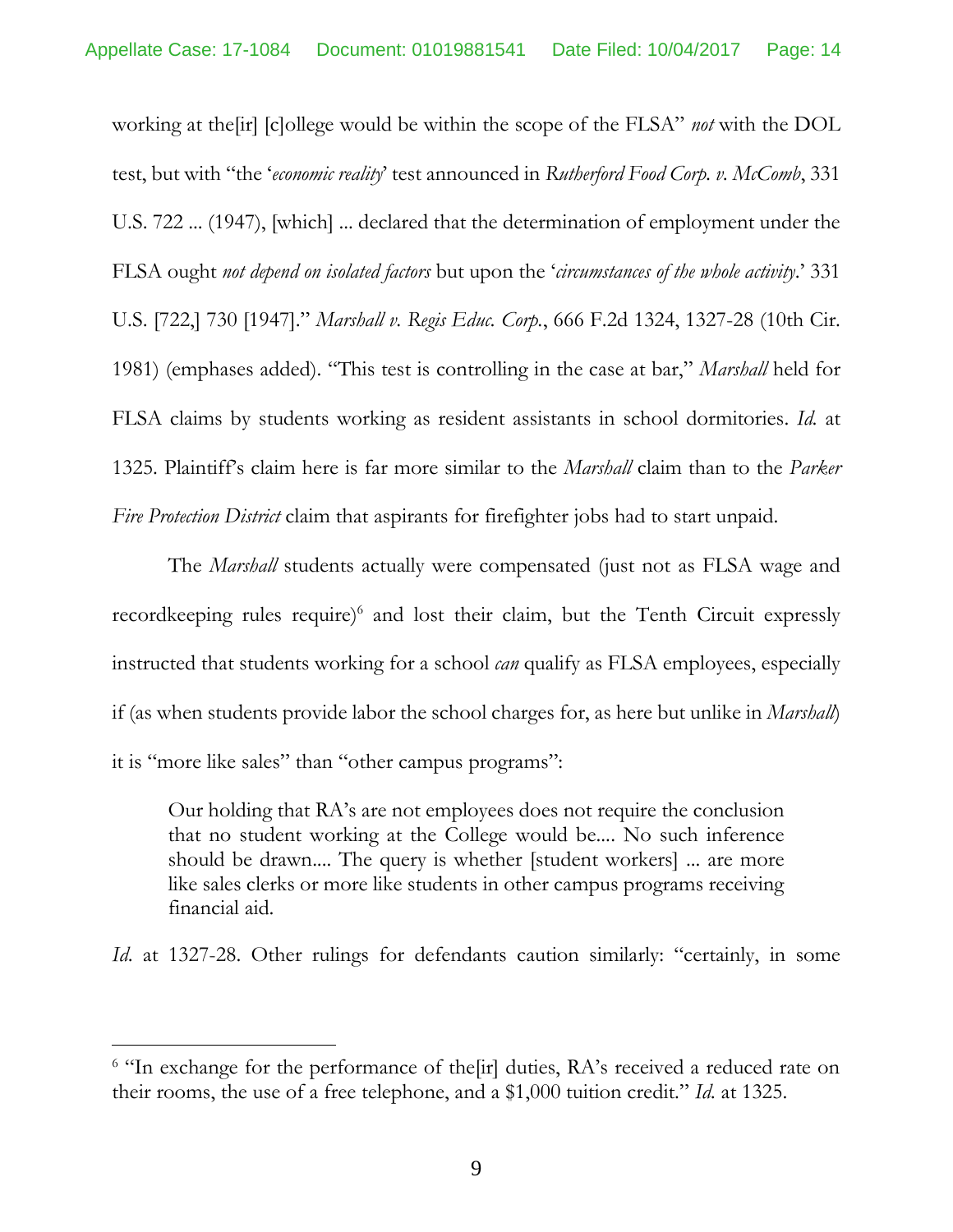circumstances student trainees may truly be employees," *Randolph v. Budget Rent-A-Car*, 97 F.3d 319, 326 (9th Cir. 1996), because "[t]hese cases normally turn on the facts of the particular relationship and program, and so we should not be understood as making a one-size-fits-all decision about programs that include practical training," *Hollins v. Regency Corp.*, 867 F.3d 830, 837 (7th Cir. 2017).

Thus, the mere "labeling" of work as "vocational" does not insulate against the economic realities inquiry:

[C]oncluding that students are not employees simply because they are students at a vocational school is precisely the type of labeling courts must resist. Such an approach bypasses any real consideration of the economic realities ... and is antithetical to settled jurisprudence calling for consideration of the totality of the circumstances.... Indeed, courts have in the past determined that students in vocational training programs were nevertheless employees under the FLSA.

*Solis v. Laurelbrook Sanitarium & Sch., Inc.*, 642 F.3d 518, 524 (6th Cir. 2011) (citing *Reich v. Shiloh True Light Church of Christ*, 895 F. Supp. 799, 818-19 (W.D.N.C. 1995), *aff'd*, 85 F.3d 616 (Table), 1996 WL 228802 (4th Cir. 1996)) (other citations omitted).

Illustrating how the economic realities can require FLSA wages for those in a "Vocational Training Program," the plaintiffs won in *Reich v. Shiloh True Light Church of Christ* because "substantial evidence in the record" proved "the primary beneficiary" of the program was the defendant, which "benefit[ted] greatly from the work" because it "enjoyed the benefit of experienced labor without incurring any cost in wages" – and thus, in economic reality, "the program has been ... a commercial enterprise competing with other contractors" in the market. 85 F.3d 616 (Table), 1996 WL 228802, at \*3-\*4.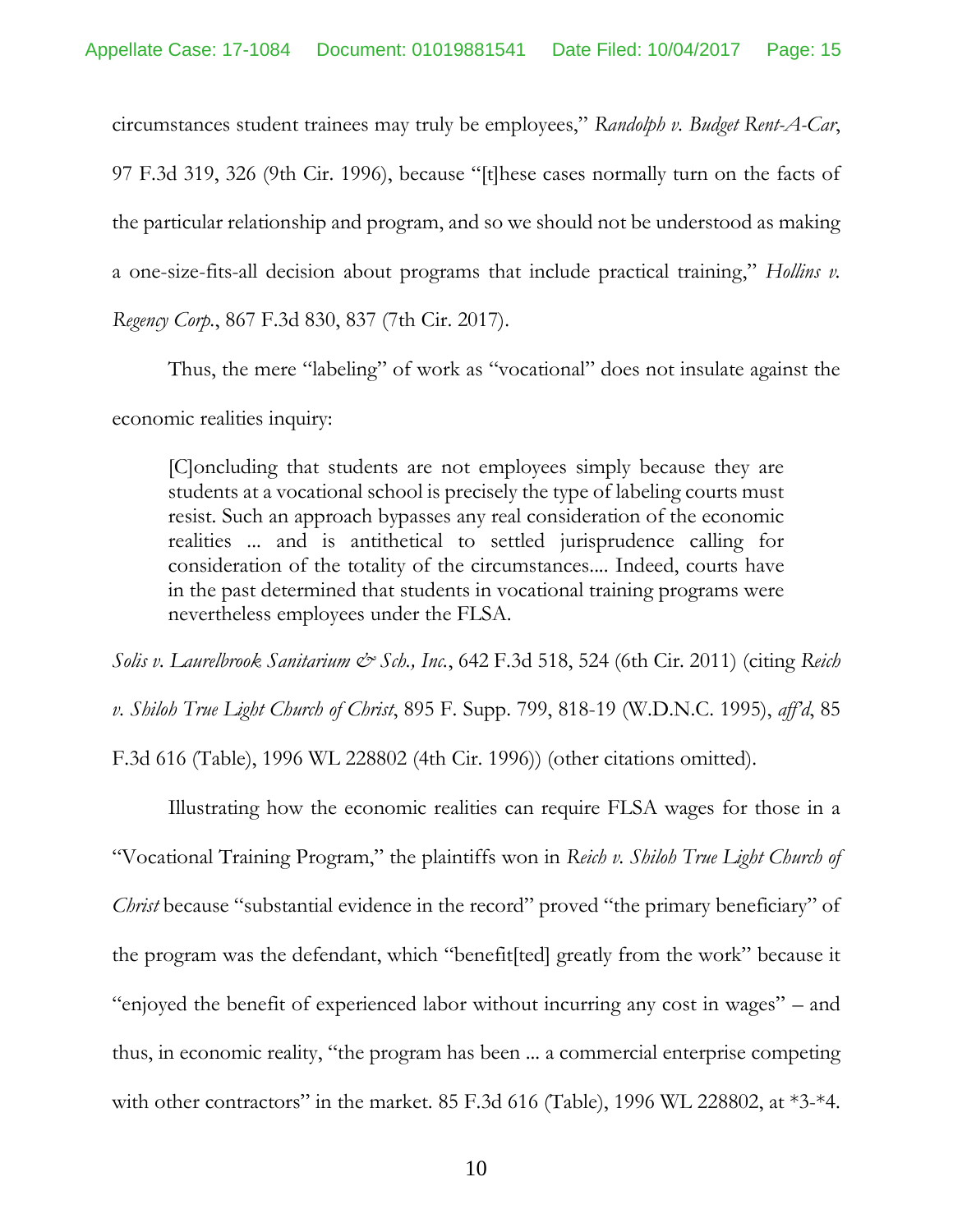Consistent with *Marshall*'s totality-of-circumstances economic realities inquiry, and the above caselaw stressing that calling work "vocational" does not preclude that inquiry: recent student claims have "concentrated on evaluating the 'primary beneficiary' of the training or school program," in inquiries aimed at "reveal[ing] the 'economic reality' of the situation ... [by] consider[ing] the entirety of the circumstances." *Schumann*, 803 F.3d at 1203. *Schumann* stressed the need to scrutinize the economic realities closely because "we recognize the potential for some employers to maximize their benefits at the unfair expense and abuse of student[s]," *id.* at 1211, and "we can envision a scenario where a portion of the student's efforts constitute a bona fide internship that primarily benefits the student, but the employer also takes unfair advantage," *id*. at 1215. For student interns, *Glatt* similarly rejected the DOL test in favor of a "primary beneficiary" test, for reasons similarly applicable to student labor for their own schools – that while "properly designed" programs assigning work-like tasks "can greatly benefit" students, they "can also exploit" by "using their free labor without providing ... appreciable benefit in education or experience," and consequently, "there are circumstances in which someone who is labeled an unpaid intern is actually an employee entitled to compensation under the FLSA":

[T]he proper question is ... [who] is the *primary beneficiary of the relationship*. The primary beneficiary test has three salient features. First, it focuses on *what the intern receives* ... for his work. Second, it ... *examine[s] the economic reality* ... between the intern and the employer. Third, it acknowledges that ... the intern enters ... with the *expectation of receiving educational or vocational benefits* that are not necessarily expected with all forms of employment (though such benefits may be a product of experience on the job).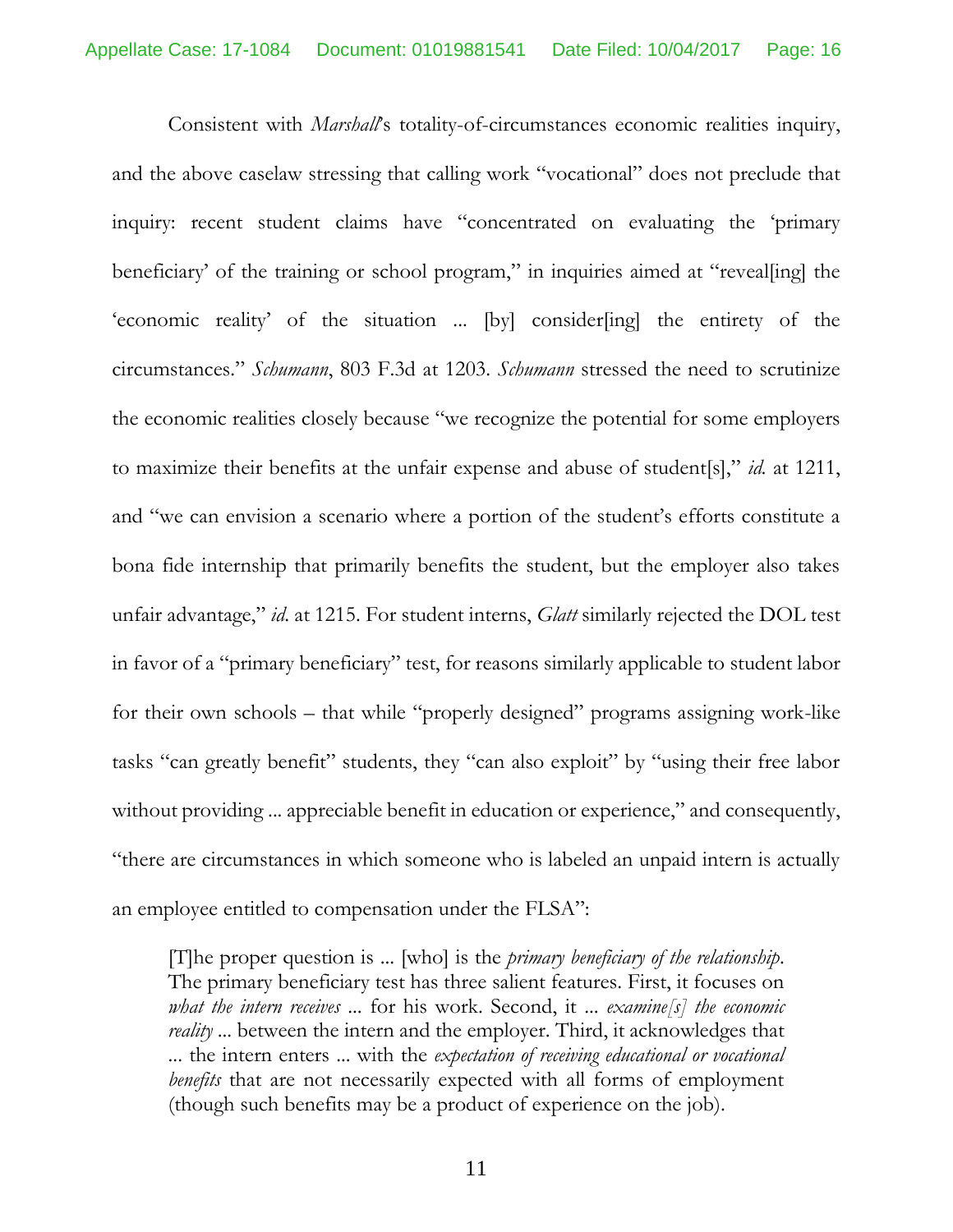811 F.3d at 535-36 (emphases added).

Moreover, while *Parker Fire Protection District* applied the DOL test in the newhire trainee context, it still rejected "strict" application of enumerated factors in favor of a test closer to the holistic analysis of *Marshall*, *Schumann*, and *Glatt* – "an assessment of the totality of the circumstances … [and] 'economic realities'":

the six factors are meant as an assessment of the totality of the circumstances.... [N]o one ... factor[] in isolation is dispositive; rather, the test is based upon a totality of the circumstances.… [W]e must look to the economic realities of the relationship.… [D]eterminations of employee status ... are not subject to rigid tests but rather to ... a number of criteria in their totality.

992 F.2d at 1027 (citations and internal quotation marks omitted).

Thus, the benefits to each party are key to not only the primary beneficiary test, but also the DOL test as applied in *Parker Fire Protection District*, which analyzed "whether the training was for the benefit of the trainees, and whether defendant derived an immediate advantage," then added that (a) "consider[ing] these two factors together, weighing the relative benefits to each party, ... is both permissible and helpful," and (b) "educational validity of the training program may enter into the calculus of relative benefits." *Id.* at 1028 (citations omitted). While this brief advocates a totality-ofcircumstances "economic reality" analysis of the "primary beneficiary" of work schools require, the below analysis of the benefits to each party applies whichever test is used.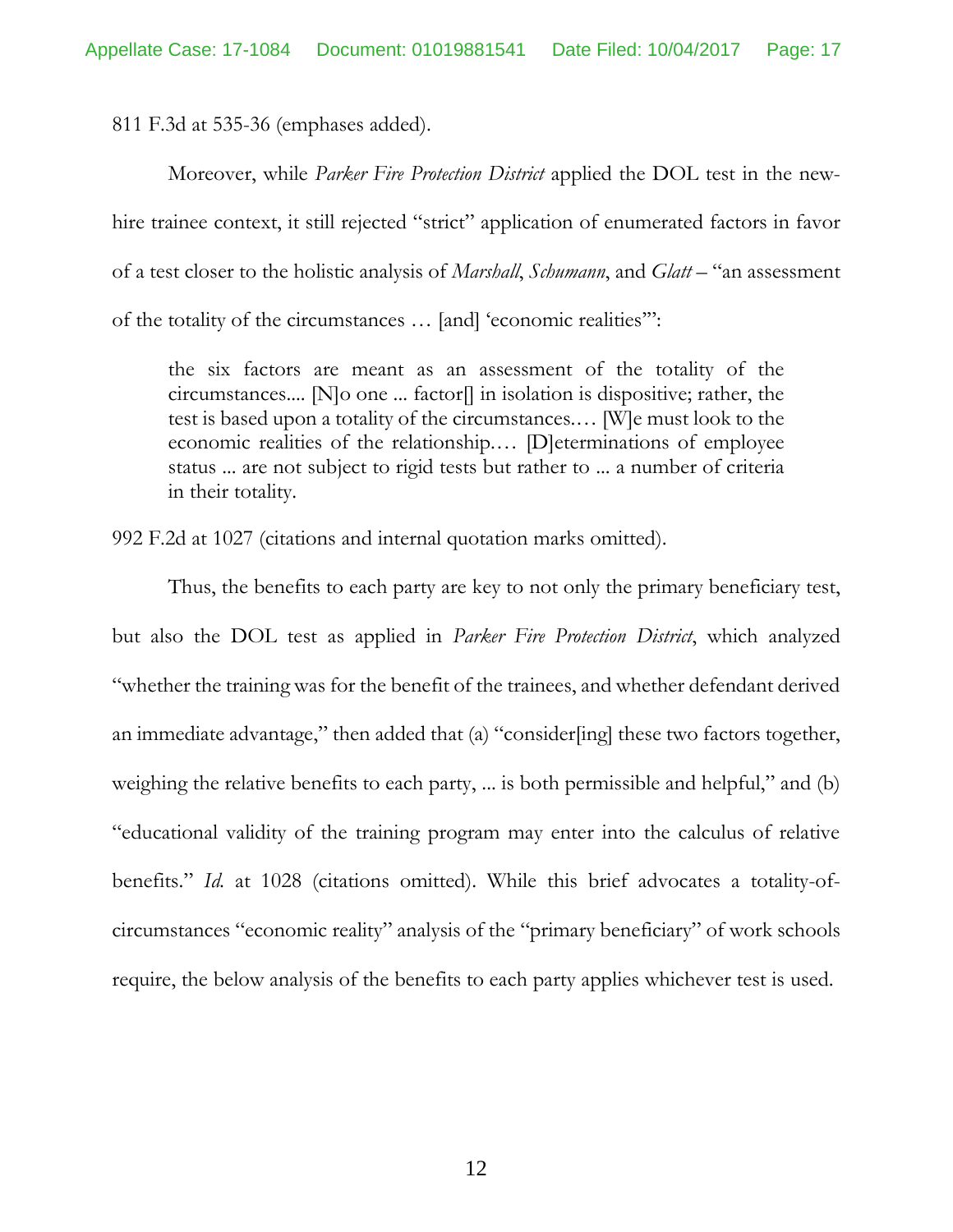- **II. To Assess the Primary Beneficiary Based on the Economic Realities, Close Analysis is Required of (A) Displacing Paid Work with Unpaid Work, (B) Business Costs versus Benefits, and (C) Educational Benefits.**
	- **A. "Displacement" of Paid Work by Unpaid Work Addresses Not Just One Defendant, But the Labor Market.**
		- **1. Legislative History and Early Caselaw: "Displacement" Means "Spreading and Perpetuating Such Substandard Labor Conditions" Across "the Labor Market."**

Whether unpaid work "displaces" paid workers is part of both the primary beneficiary test and the DOL six-factor test. *Parker Fire Protection Dist.*, 992 F.2d at 1026 (in DOL test, whether "trainees … displace regular employees"); *Glatt*, 811 F.3d at 536 (in primary beneficiary test, whether an "intern's work complements, rather than displaces, the work of paid employees"). The District Court appeared to analyze whether plaintiffs' work displaced paid work *at only the defendant*, not *in the relevant labor market* – too narrow an inquiry in two ways.

First, analyzing paid work displacement at just one employer lets defendants using *only* unpaid labor fare better than those paying *some* employees. A massage business relying on a *mix* of paid and unpaid labor seems less likely an FLSA violation than one relying *entirely on unpaid* labor – yet the latter, because it has no paid workers, would fare better in the "displacement" analysis. Thus, if courts analyze paid work displacement at only the particular defendant, they will reach (as in the decision below) a curious outcome: the more a defendant's business model relies on unpaid work, the less likely it violates the FLSA, and (conversely) the more a business does pay workers,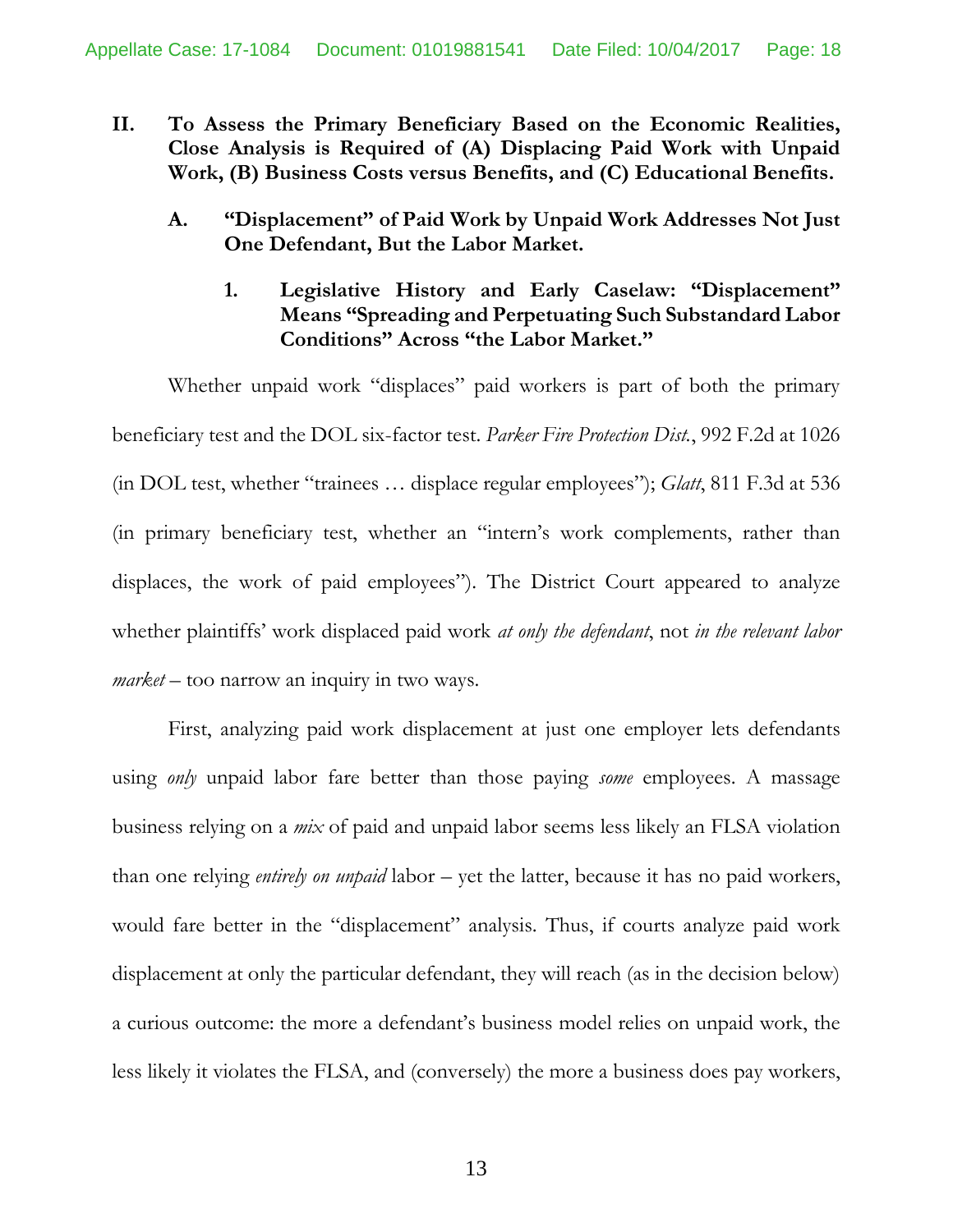the more likely it commits an FLSA violation by using limited unpaid labor – essentially

punishing greater compliance and rewarding total noncompliance.

Second, the FLSA targets low wages not just to protect workers *at one employer*,

but to inhibit "spread" of low wages *at "competitors" in the "the labor market*," as the

following explanations from three Supreme Court cases illustrate.

[FLSA] set up a comprehensive legislative scheme for preventing ... conditions detrimental to the maintenance of the minimum standards … necessary for health and general well-being; and to prevent ... *spreading and perpetuating such substandard labor conditions among the workers of the several states*. 7

FLSA was enacted to prevent ... substandard wages ... to prevent employers from producing goods at such low cost that they could undersell competitors who paid what Congress deemed to be a decent wage. The concern ... was the ongoing business with its continuing *impact on both the labor market and the commercial market*. 8

If an exception ...were carved out for employees willing to testify that they performed work "voluntarily," ... [s]uch exceptions ... would *affect many more people than those workers directly at issue in this case* and would be likely to *exert a general downward pressure on wages in competing businesses*.... "[I]f the prohibition cannot be made, *the floor for the entire industry falls* and ... destroys the right of the much larger number ... to receive the minimum wage."<sup>9</sup>

Given these consistent declarations about the market-wide, not employer-

specific, focus of the FLSA, the question is not whether unpaid work displaces paid work

at just the one business being sued (as the District Court held). Rather, the question is

<sup>7</sup> *United States v. Darby*, 312 U.S. 100, 109-10 (1941) (emphasis added).

<sup>8</sup> *Citicorp Indus. Credit, Inc. v. Brock*, 483 U.S. 27, 40 n.1 (1987) (emphasis added) (discussing legislative purpose underlying enactment of FLSA)

<sup>9</sup> *Tony & Susan Alamo Found. v. Sec'y of Labor*, 471 U.S. 290, 302 (1985) (citation omitted).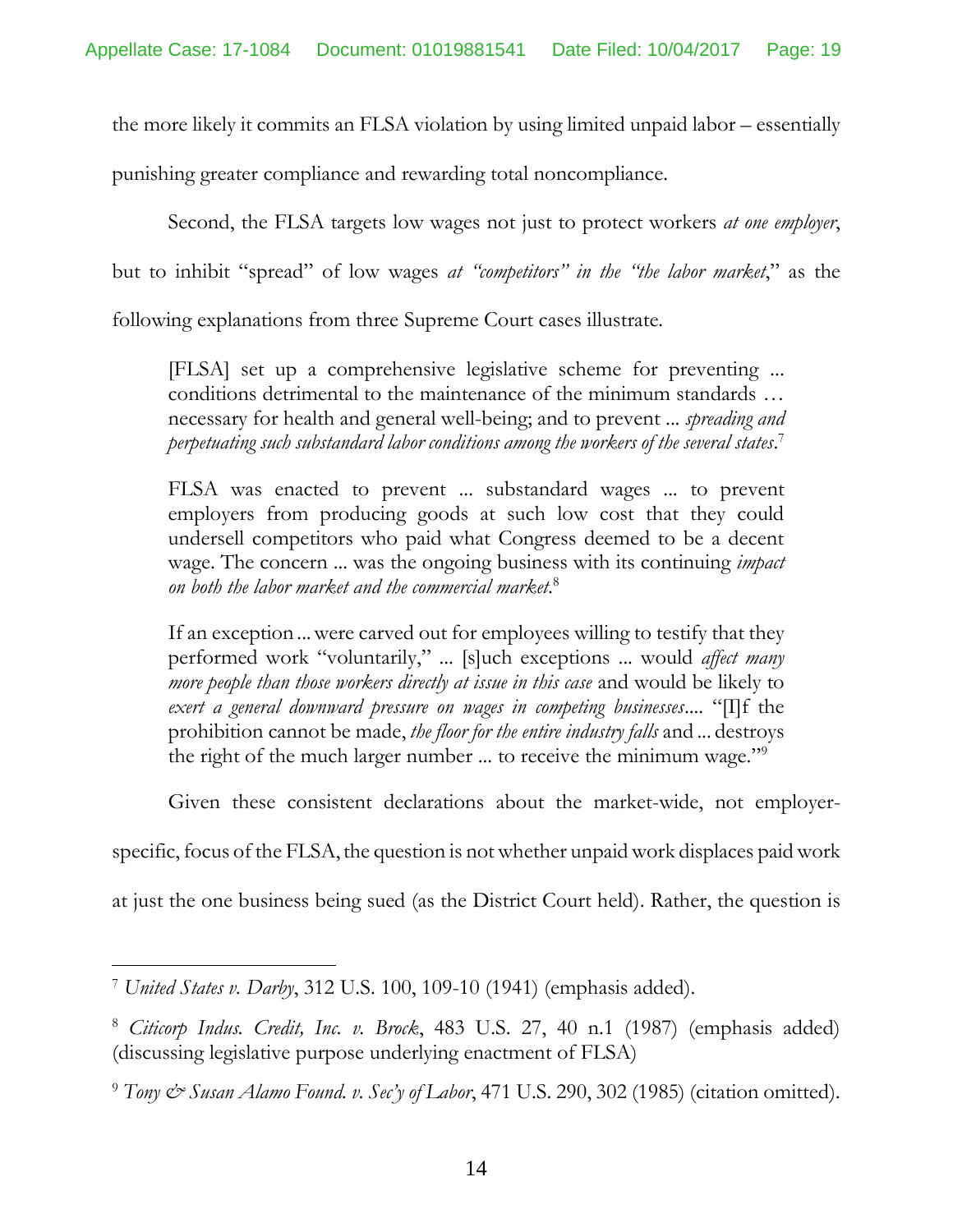whether unpaid work displaces paid work in "the labor market" (*Citicorp Indus. Credit, supra*) by "spreading ... substandard labor conditions" (*Darby, supra*) and thereby "exert[ing] a general downward pressure on wages in competing businesses" (*Tony & Susan Alamo Found., supra*). As detailed below, proper economic analysis confirms that the labor market at issue here is the sort in which it is more, not less, plausible that one business not paying minimum wages may "affect many more people than those workers directly at issue in this case" by making "the floor for the entire industry fall[.]" *Id.* 

## **2. Labor Economics: Minimum Wages Are Undercut by "Uncovered" Sectors of Labor Markets – Especially Those with Certain Features of the Massage Labor Market**

Because one business's lower labor costs let it undercut competitors, the Supreme Court noted that it is "to prevent employers from producing goods at such low cost that they could undersell competitors" that the FLSA targets "impact on *both* the *labor* market and the *commercial* market." *Citicorp Indus. Credit, Inc.*, 483 U.S. at 40 n.1 (emphases added). Basic labor economics supports this point.

A "partially covering minimum wage law" – one that leaves certain work (like free revenue-generating labor a for-profit school requires) lawful in an "uncovered sector" of the labor market – "might serve to shift employment out of the covered [and in] to the uncovered sector," as one labor economics text explains as a matter of theory,  $^{10}$ 

<sup>10</sup> Ronald Ehrenberg & Robert Smith, *Modern Labor Economics*, at 115 (Pearson Educ., Inc., 8th ed. 2003).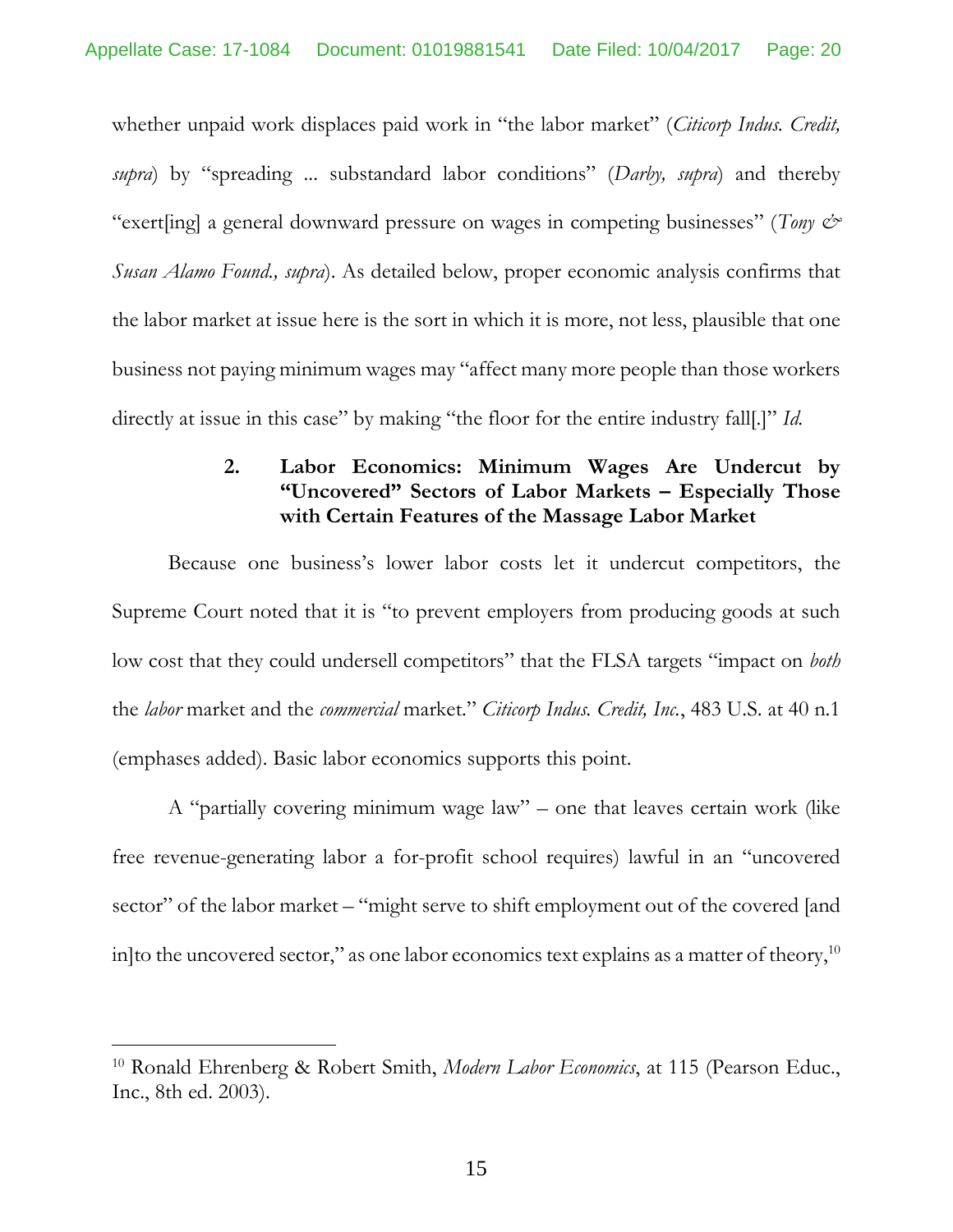and as various empirical studies confirm:

- a study of one market found that even for similar work, "[b]lue- and white-collar labor are substitutes," and as a business's cost structure changes, the "share of more-skilled, white-collar workers compared with that of less-skilled, blue-collar workers" can change due to substitution between less- and more-skilled labor;<sup>11</sup>
- a study of one market where (as here) "low-productivity (mostly young)" workers are "uncovered" by the minimum wage until they "gain enough experience" found that while such policy made it easier to gain experience, it was "detrimental for the less skilled workers" overall, by diverting labor into the uncovered sector.<sup>12</sup>

To be sure, uncovered (*i.e.* non-minimum-paid) work *might not* displace covered

(*i.e.*, minimum-paid) work, depending on two features of the markets at issue:

displacement is less likely to the extent that either:

 $\overline{a}$ 

- (A) higher-skill covered and lower-uncovered workers are not readily substitutable for each other – in economic terms, if employers' crosselasticity of labor demand is low; or
- (B) the consumer market for what the workers provide lacks competition  $-$  in economic terms, if the price elasticity of consumer demand is low.<sup>13</sup>

Massages offered to the public for pay are the type of service with multiple

competitors and in which experienced and new workers are substitutable. Admittedly,

<sup>&</sup>lt;sup>11</sup> James D. Adams, *The Structure of Firm R&D*, the Factor Intensity of Production, and Skill *Bias*, The Review of Economics and Statistics, Vol. 81, No. 3, pp. 499-510, at 499, 505 (Aug., 1999) (noting findings from data on jobs in the chemicals industry).

<sup>12</sup> Mauricio Larraín & Joaquín Poblete, *Age-Differentiated Minimum Wages in Developing Countries*,Journal of Development Economics,Vol.84,pp. 777–97, at779-80,792 (2007).

<sup>13</sup> Ehrenberg & Smith, *Modern Labor Economics*, *supra*, at 102-09.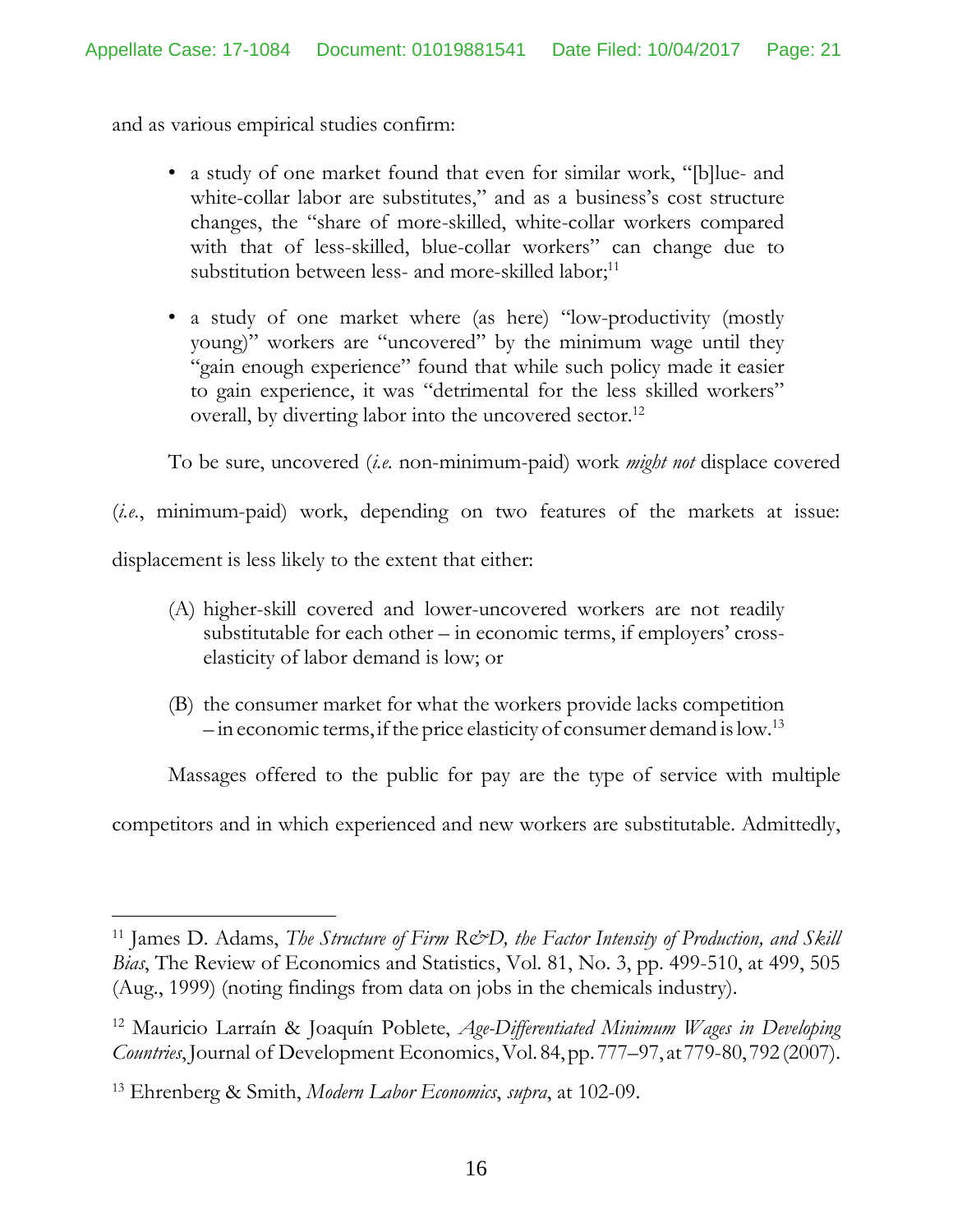experienced and new masseuses could have different skill levels, productivity, or ability to provide higher-priced services. That means only that experienced and new masseuses are not *perfect* substitutes – but they need not be; there must merely be just enough employer cross-elasticity of labor demand for unpaid new masseuses to drive down the wages of paid experienced masseuses and/or ultimately decrease their available jobs.

- Unionized garment workers at established factories, and cheaper labor usable only by moving a factory to a new lower-wage locale, are a classic example of sufficient cross-elasticity of demand for low-wage labor to displace more experienced high-wage labor.<sup>14</sup>
- Teen and adult workers in the same field are another such example, even though businesses may have to "alter their production techniques … [when] teenagers are more heavily used."<sup>15</sup>
- In contrast, airline pilots are a common example of a labor market in which "substitution possibilities are limited. because there is little room to substitute unskilled labor for skilled labor."<sup>16</sup>

Unpaid new masseuses and paid experienced masseuses are more similar to (a) distant new garment workers and experienced local garment workers, or (b) new teen labor and experienced adult labor, than to (c) airline pilots not readily replaceable with inexperienced labor. Thus, the labor market for masseuses seems one in which it is more, nor less, likely that a free-labor competitor would undercut an FLSA-compliant one. The District Court not only reached the opposite conclusion, but did not even

<sup>14</sup> Ehrenberg & Smith, *Modern Labor Economics*, *supra*, at 104-05.

<sup>15</sup> *Id.* at 108.

<sup>16</sup> *Id.* at 105.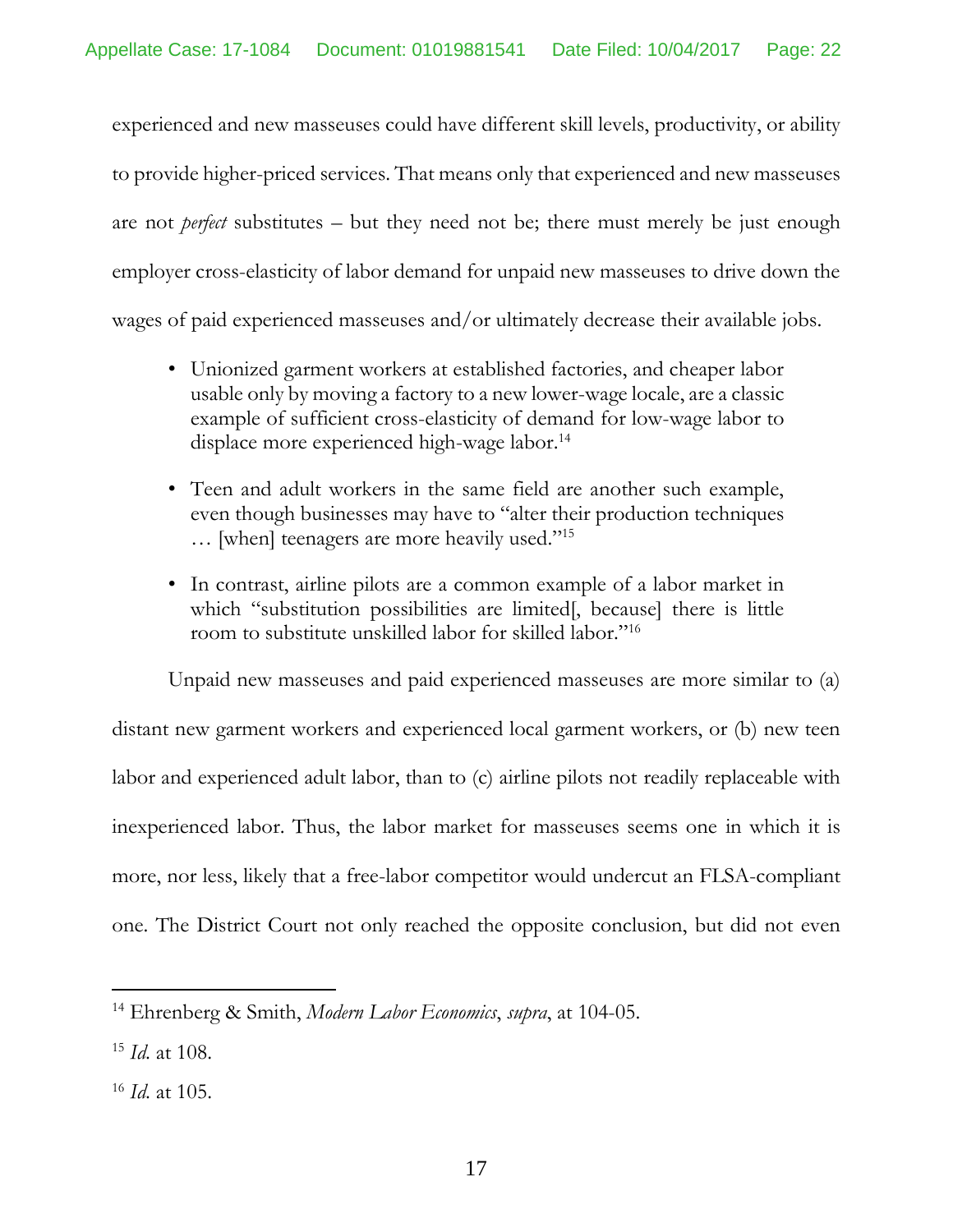analyze what labor economics and the Supreme Court alike deem the correct unit of "displacement" analysis: the labor market, not just the one employer sued.

## **B. Business Net Benefit: The Inquiry Cannot Balance Benefits of Student Labor with Fixed Costs Not Increased by that Labor; the Proper Balance is the Marginal Costs and Benefits of Student Labor.**

Preliminarily, the question is not whether, in a court's judgment, the benefits of unpaid labor make it worth the cost to the business. If a business benefits from labor, then that labor cost is just another factor in its production of services or goods. It is backwards to say a cost-benefit analysis could show there is not sufficient profit to warrant paying for certain work; any work that helps produce revenue comes at a cost for the business to pay *before* calculating what funds, if any, it retains for other needs. Thus, the cost-benefit question is limited: does student labor generate such additional costs, disproportional to its benefits, that the business is not using student labor as a factor of production, but instead is helping students learn as a non-profit-generating endeavor? Accordingly, the cost question is one of *marginal costs*: what costs does the student labor itself generate, on top of whatever fixed costs the business already incurs?

The decision below credited the defense as to the cost of student labor that requires providing both supervision and space for massages. But whether adding a certain kind of labor (or other investment) is beneficial, on the net, depends on not the business's *total* costs and revenues, but the *marginal* costs and revenues that particular labor (or investment) generates – because it is basic microeconomics that an activity is worthwhile if its "marginal cost" (*i.e.*, its incremental additional cost) is "below [the]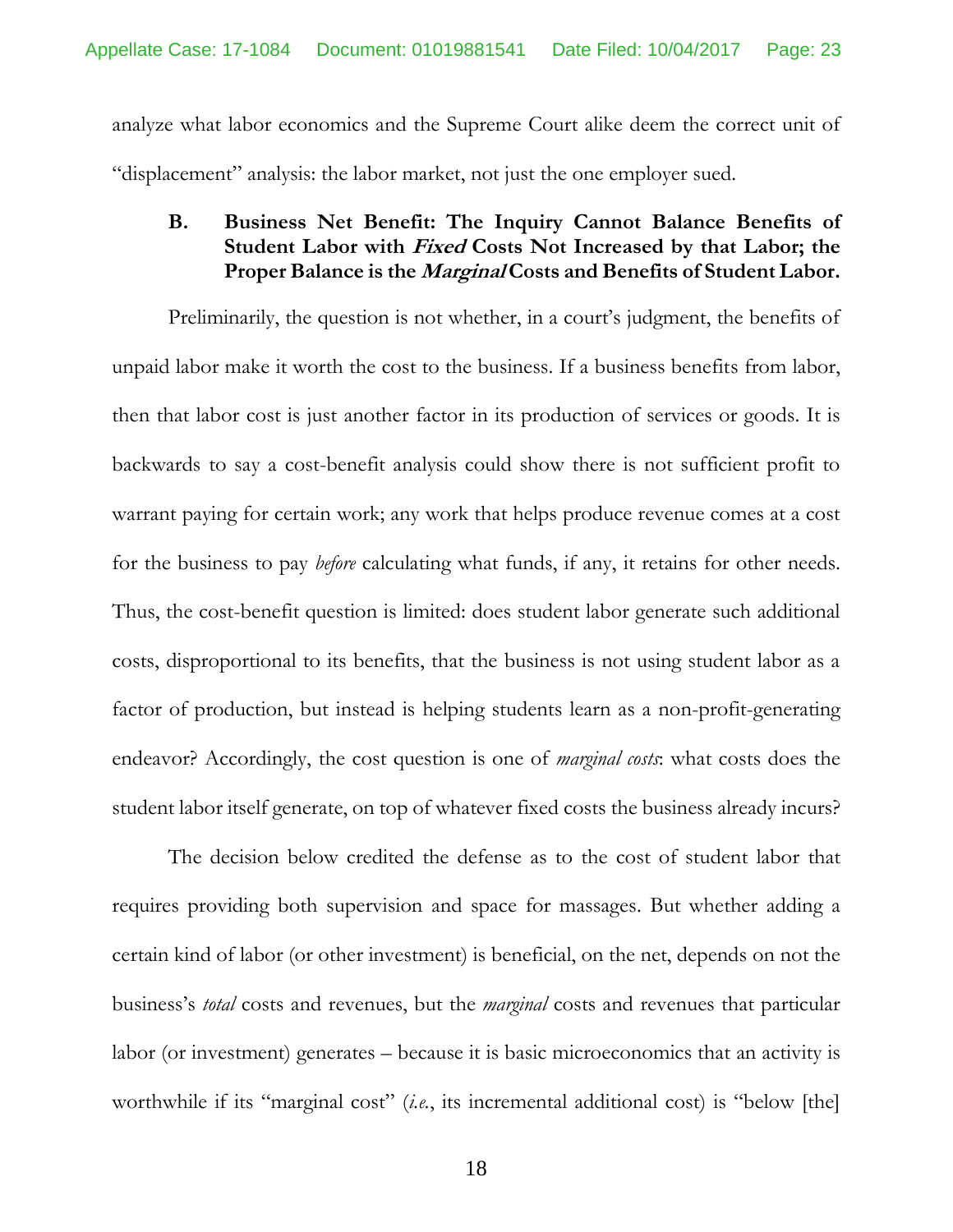marginal revenue" it generates (*i.e.*, the incremental additional revenue generated by incurring that additional cost).<sup>17</sup> A business may lose money in the short run due to high fixed costs such as real estate, yet still would find it worthwhile to hire more labor, as long as the marginal cost of the additional labor is lower than the marginal revenue it generates. That is why it is erroneous to analyze whether student labor is beneficial by comparing its revenue to a list of costs that includes fixed real estate costs. Including fixed real estate costs can make sense only to the extent that providing student massages imposed extra real estate costs (thus increasing marginal costs) – but here, the analysis credited below appeared to find student labor lacked a net benefit only by adding a significant fraction of the defendant's entire fixed real estate costs into the analysis. Thus, the analysis below based on a cost analysis that was, in economic terms, inflated and not a valid way to analyze the net benefit of student labor.

The actual marginal cost of deploying student labor is twofold. First, each student-provided massage requires materials such as sheets, cleaning supplies, etc.; analysis of such record facts is beyond the scope of this *amicus* brief, but based on the record and common sense, such materials costs seem slight compared to the main cost of a massage – the skilled labor of the masseuse, which is zero here.

The second marginal cost of student labor is supervision cost. Material

<sup>17</sup> Robert Pindyck & Daniel Rubinfeld, *Microeconomics*, at 258-59 (Prentice Hall Int'l, 5th ed. 2001).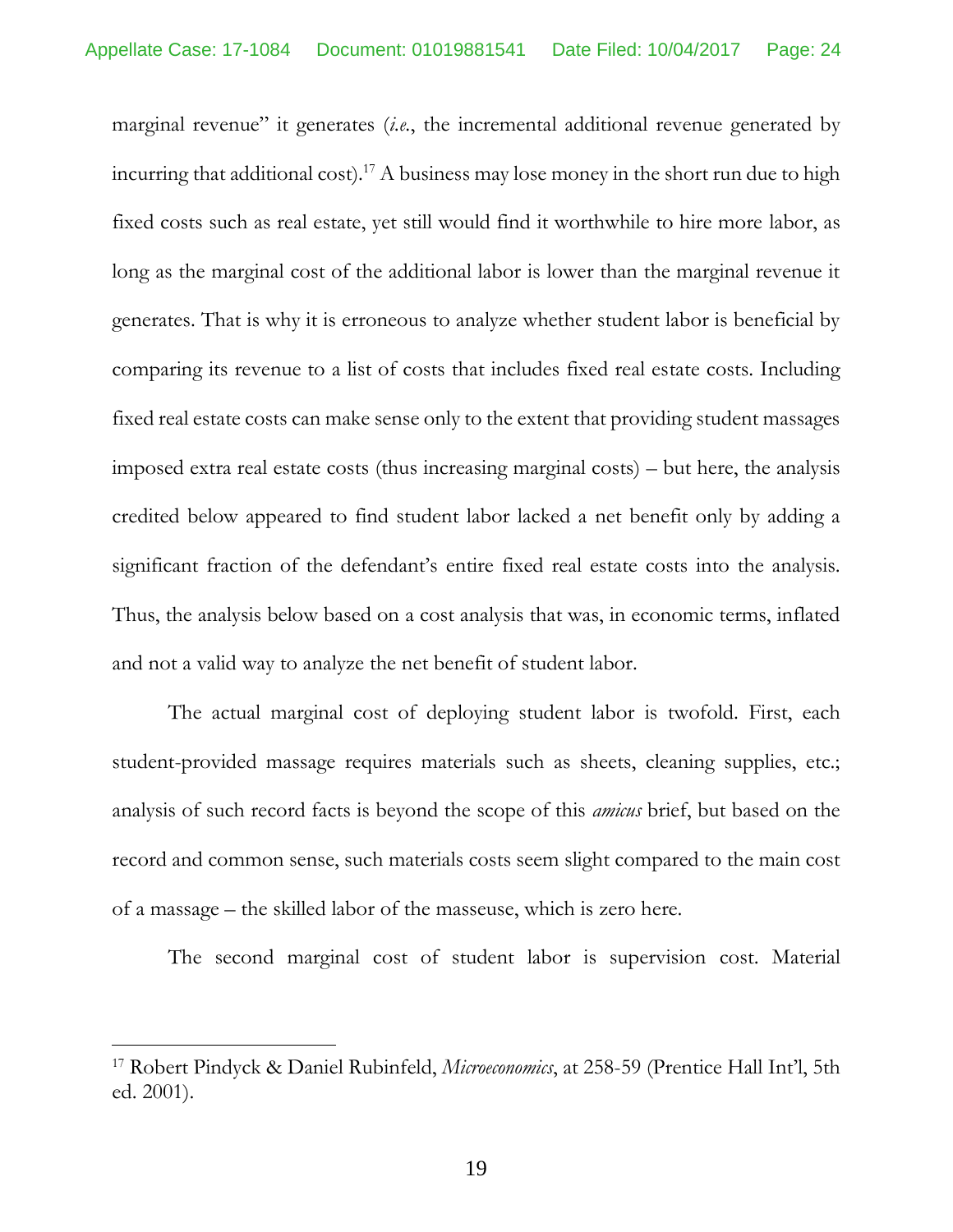supervision costs were key facts in many cases in which student claims lost. *See, e.g.*, *Hollins v. Regency Corp.*, 867 F.3d 830, 831 (7th Cir. 2017) (cosmetology school did not require students to perform unpaid services alone or unsupervised; it provided "both classroom instruction and practical instruction in a ... [s]alon"); *Schumann v. Collier Anesthesia, P.A.*, 803 F.3d 1199, 1204 (11th Cir. 2015) ("[T]he school requires daily evaluations ... [by] the CRNA [nurse] or anesthesiologist who supervises the student. Every day, the supervising CRNA or anesthesiologist must grade the student in several areas."); *Solis v. Laurelbrook Sanitarium & Sch., Inc.*, 642 F.3d 518, 530–31 (6th Cir. 2011) ("[I]instructors must spend extra time supervising ... at the expense of performing productive work ... [and] were it not for ... supervisory responsibilities, instructors would ... complete more productive tasks in less time").

The record here shows little or no supervision cost: unlike in the above three cases, the students worked in massage rooms alone, with no contemporaneous instruction, grading, or reporting on their work quality. <sup>18</sup> The marginal cost of supervision thus was at or near zero. The District Court stressed that Defendants did no less supervision than accreditation requires, but whether some accrediting agency is strict or lax does not determine the merits of an FLSA claim. The pertinent question is whether *student labor* entailed *materially greater supervision costs* than *other labor* – because if so, that would undercut a finding that the students acted as employees who should be

<sup>&</sup>lt;sup>18</sup> Or so plaintiff's evidence shows, which should suffice on summary judgment.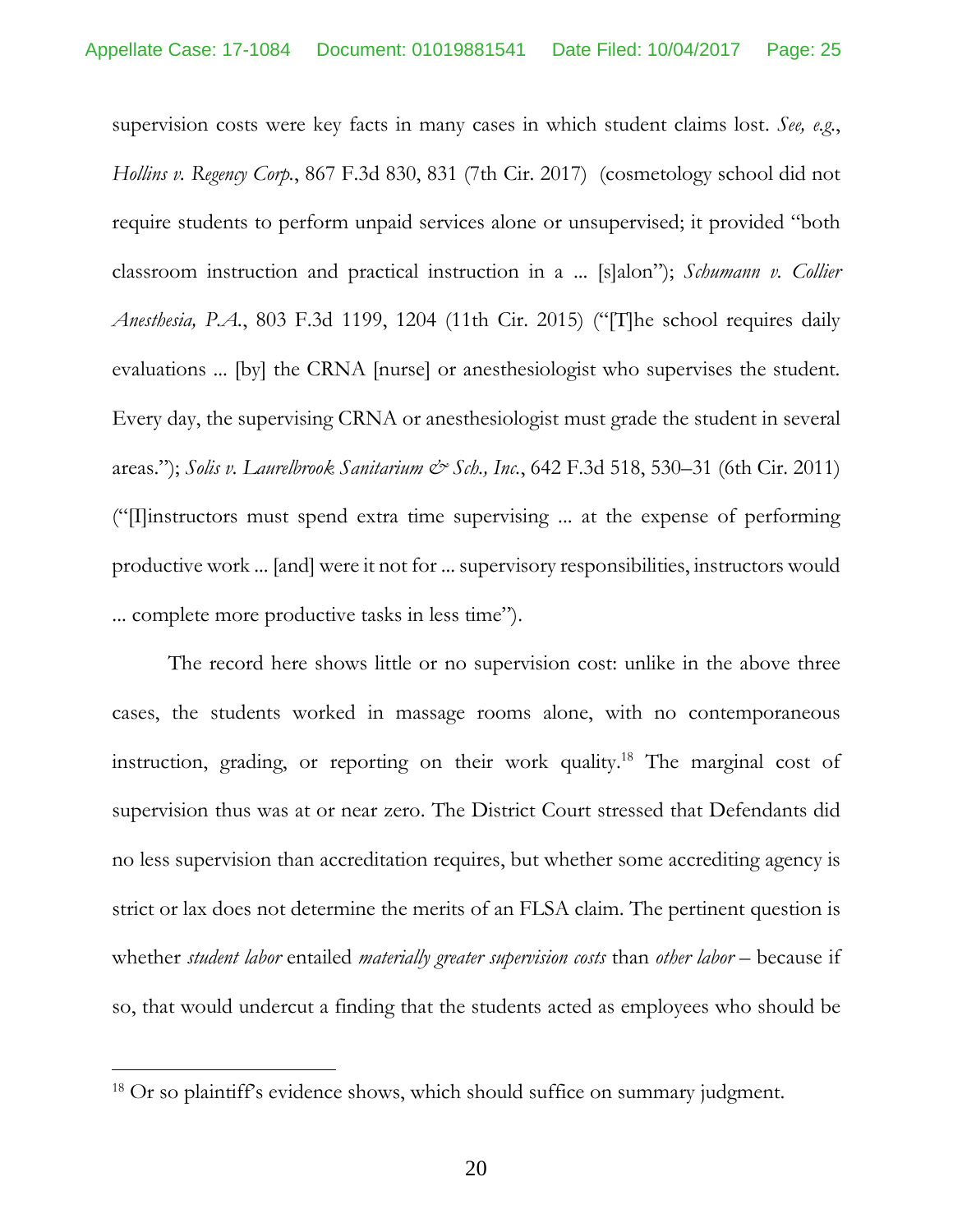paid. Here, the students received no greater supervision than any business provides for junior employees who must be shown the ropes briefly before performing unsupervised work – which is to say the cost of supervising the students was not higher than the cost of supervising any new masseuse working for any for-profit massage business.

While the marginal costs of deploying student labor were low, the marginal benefit – revenue per unit of labor – was high: Defendants' for-profit operation charged for the massages that they required the students to provide. In none of the studentlabor cases finding for school defendants were students assigned simply to sell services or goods to customers who paid the school directly; certain such decisions expressly noted the materiality of the fact that the students were *not* doing mere selling of services for which the school charged. *E.g.*, *Marshall v. Regis Educ. Corp.*, 666 F.2d 1324, 1327-28 (10th Cir. 1981) (noting, "[t]he query is whether the RA's at Regis are *more like sales clerks* or more like students in other campus programs receiving financial aid," and finding the latter) (emphasis added); *Hollins v. Regency Corp.*, 867 F.3d 830, 831 (7th Cir. 2017) (cosmetology students performed not just service-selling, but the full range of tasks they needed to learn, and with supervision, because such tasks are both "part of the job of the cosmetologist" and "tested subject[s] on the ... cosmetology licensing exam").

**C. Educational Benefits: The Inquiry Must Consider the Decreasing Marginal Benefit of Unsupervised, Unobserved Work, to Recognize the Possibility of Schools (Especially For-Profit Ones) Exploitatively Conditioning Diplomas on Providing Free Labor**

Though practical training *in general* has its uses, a court assessing a *particular* claim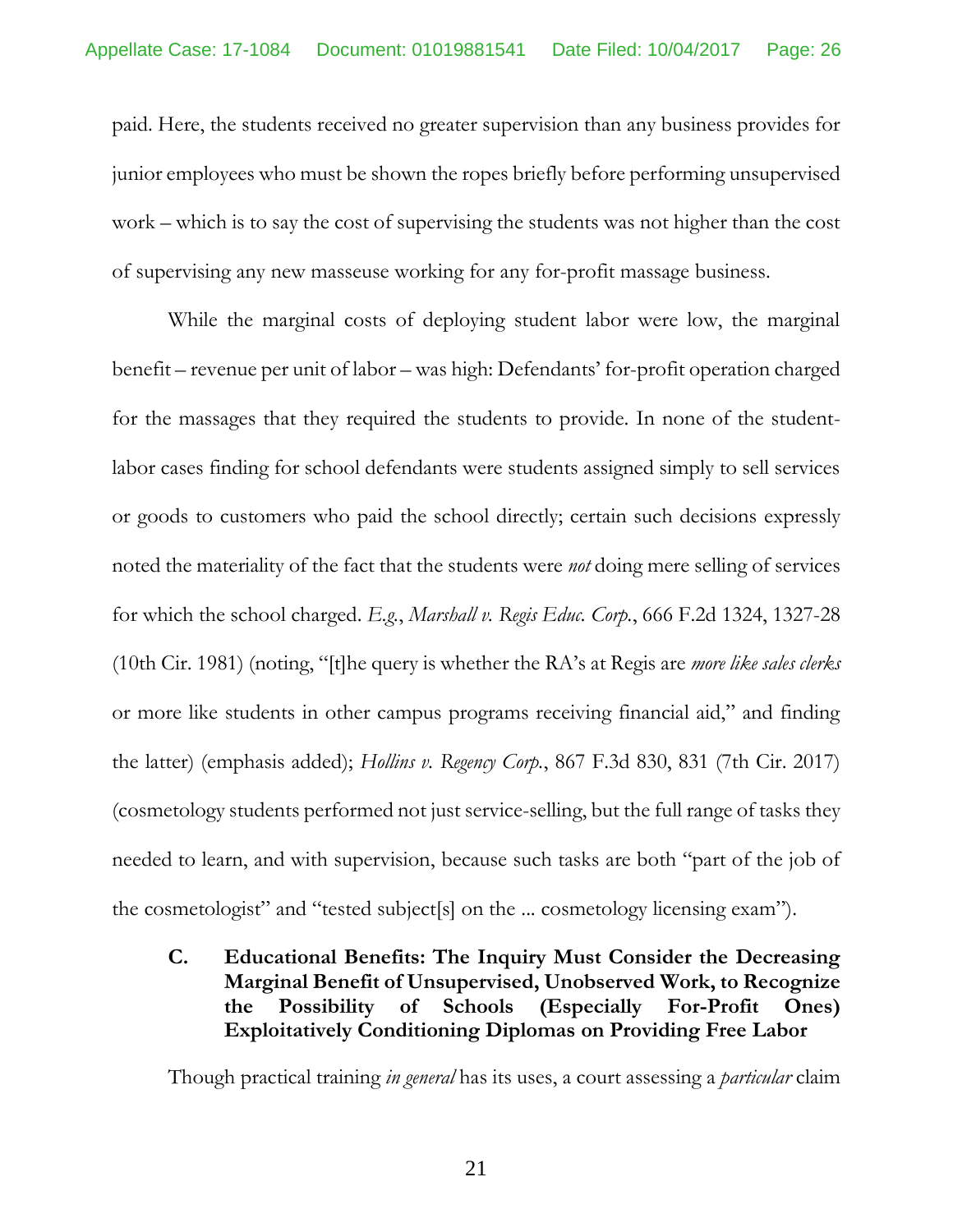should not do what the decision below appeared to do: merely assume material educational benefits, despite contrary evidence, while ignoring the diminishing marginal benefits of extensive unsupervised work.

Given the evidence the unpaid work was not supervised, nor even observed, the finding of educational benefit appears more of an *assumption* than a review of the evidence in this particular case. Unsupervised and unobserved work is more like *independent practice* than actual *training*. Independent practice can be useful, but makes little sense unless those practicing have already learned the task they are to practice – so Defendants' deployment of masseuses to practice unsupervised is, implicitly, a concession that they already learned what they need about massaging.

Because independent practice does not provide new information like supervised clinical work does, any educational benefit surely diminishes as students perform more and more massages, under the basic economic "law of diminishing marginal returns": that even worthwhile investments generate less and less value as there are more and more of them, so "a point will eventually be reached at which the resulting additions to output" – with "output" here being educational benefit – "decrease."<sup>19</sup>

The limited, decreasing value of independent practice calls into heavy doubt the educational benefit of a school mandating, and earning sales revenue from, neverobserved unpaid services. Reversing a grant of summary judgment on students' FLSA

<sup>19</sup> Pindyck & Rubinfeld, *Microeconomics*, *supra*, at 185.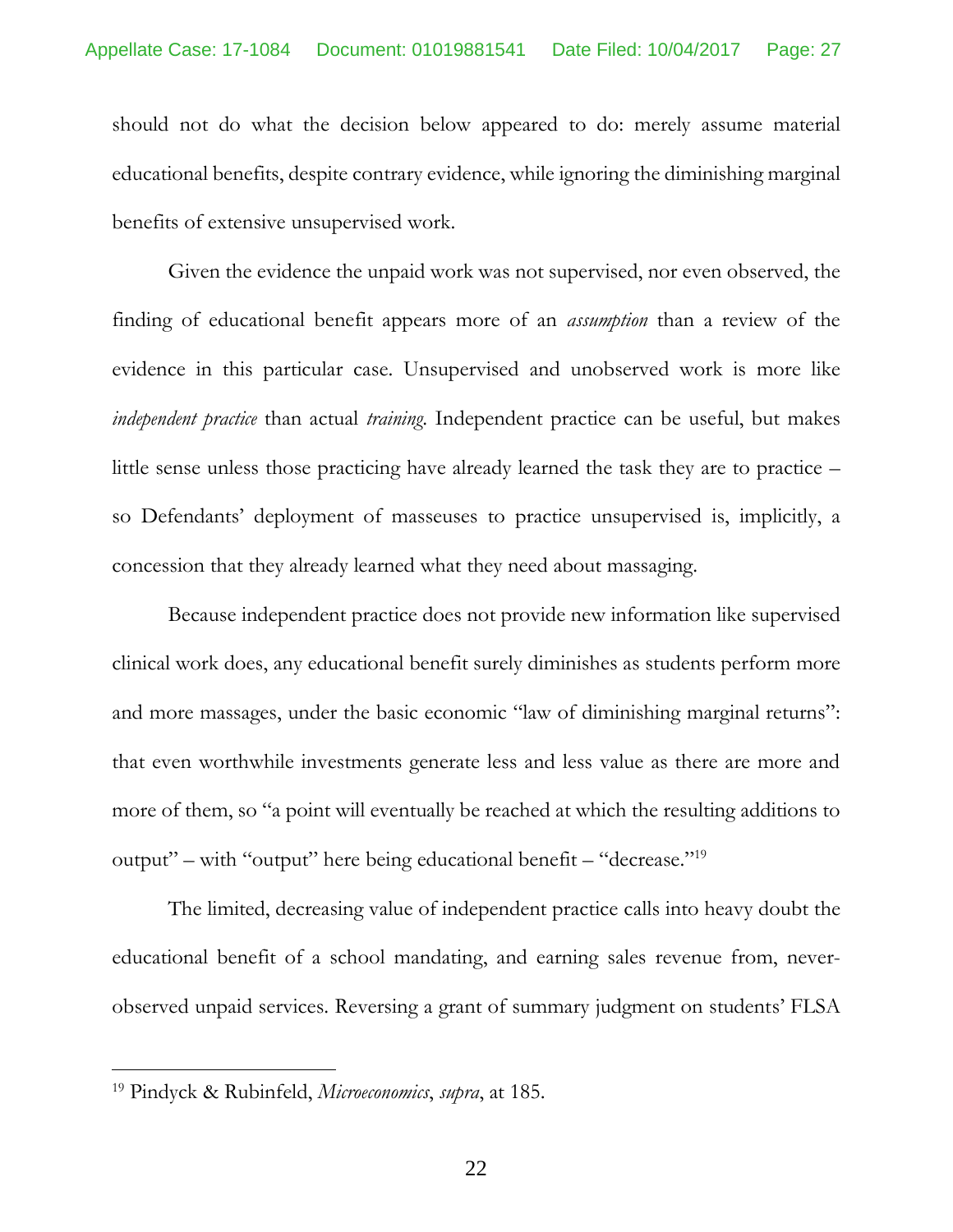claims against their school and school officials, the Eleventh Circuit in *Schumann v. Collier Anesthesia* issued an on-point caution: that courts should not accept the label "student" blindly, and instead should scrutinize whether requiring free student labor, from which school defendants benefit monetarily, goes too far:

[W]e recognize the potential for some employers to maximize their benefits at the unfair expense and abuse of student interns. And that is a problem.... [C]ourt[s] should consider whether the duration ... is grossly excessive in comparison to the period of beneficial learning.... [T]hat would be an indication that the employer may have unfairly taken advantage of or otherwise abused the [students] and that they should be regarded as "employees" under the FLSA....

[W]e can envision a scenario where a portion of the student's efforts constitute a bona fide internship that primarily benefits the student, but the employer also takes unfair advantage of the student's need to complete the internship by making continuation of the internship implicitly or explicitly contingent on the student's performance of tasks or his working of hours well beyond ... what could fairly be expected to be a part of the internship.

803 F.3d 1199, 1211-15 (11th Cir. 2015).

The evidence here – hours of unsupervised independent practice providing a forprofit entity substantial revenue – matches this caution from *Schumann:* that despite the value of hands-on training generally, courts must guard against the rogue school that "takes unfair advantage of the student's need to complete" anything the school requires. *Id*. *Accord Reich v. Shiloh True Light Church of Christ*, 85 F.3d 616 (Table), 1996 WL 228802, at \*3-\*4 (4th Cir. 1996) (affirming judgment for plaintiffs against a church that assigned construction work as "Vocational Training Program," because defendant "enjoyed the benefit of experienced labor without incurring ... wages," making the program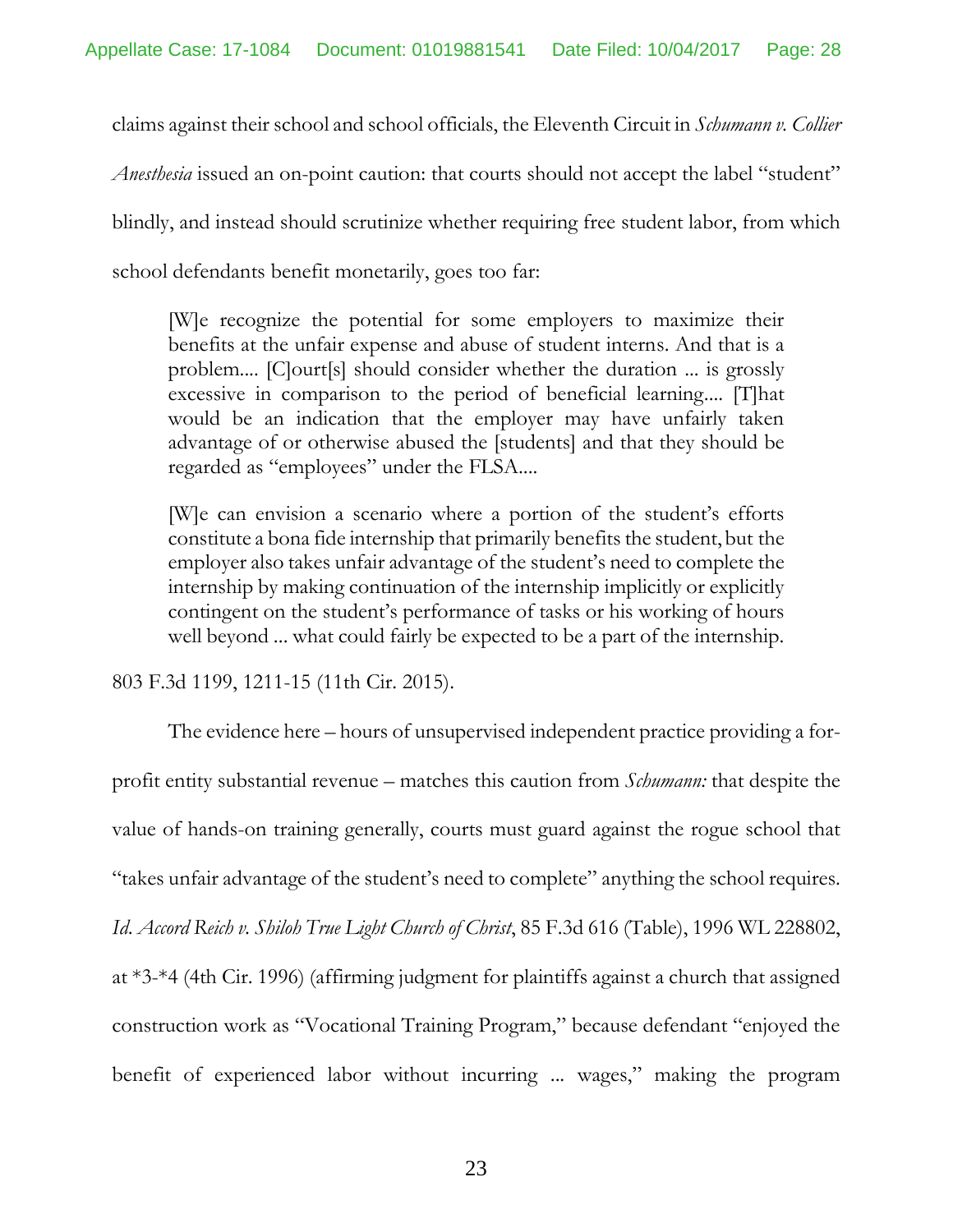effectively "a commercial enterprise competing with other contractors").

The District Court's holding that no reasonable jury could find abusive a forprofit school's demand of substantial unpaid work providing no genuine educational benefit, yet providing the school substantial sales revenue, effectively insulates from scrutiny any unpaid labor an accredited school requires – contrary to *Schumann*, *Shiloh True Light Church of Christ*, and other cases recognizing that, "certainly, in some circumstances student trainees may truly be employees," *Randolph v. Budget Rent-A-Car*, 97 F.3d 319, 326 (9th Cr. 1996), and that courts "should not be ... making a one-sizefits-all decision about programs that include practical training," *Hollins v. Regency Corp.*, 867 F.3d 830, 837 (7th Cir. 2017). <sup>20</sup> Affirmance thus would depart from the law of other circuits, by amounting to a Tenth Circuit approval of not undertaking the same careful FLSA scrutiny other circuits require, and by approving a DOL test no circuit uses.

<sup>&</sup>lt;sup>20</sup> Defendants' law firm has agreed (elsewhere) that the labels "intern" and "student" do not insulate against scrutiny of student-employer relationships, posting on its "Insights" webpage this caution: "Unpaid Internships May End Up Costing Employers," because "employers should be aware that *simply labeling* … as an internship *does not necessarily create an exemption* from legal *obligations to pay compensation for services* performed." Terence P. McCourt, *Intern or Employee?*, GT Alert (Apr. 4, 2012) (emphases added), *available at* https://www.gtlaw.com/en/insights/2012/4/intern-or-employeeunpaid-internships-may-end-up-costing-employers (last visited Oct. 3, 2017).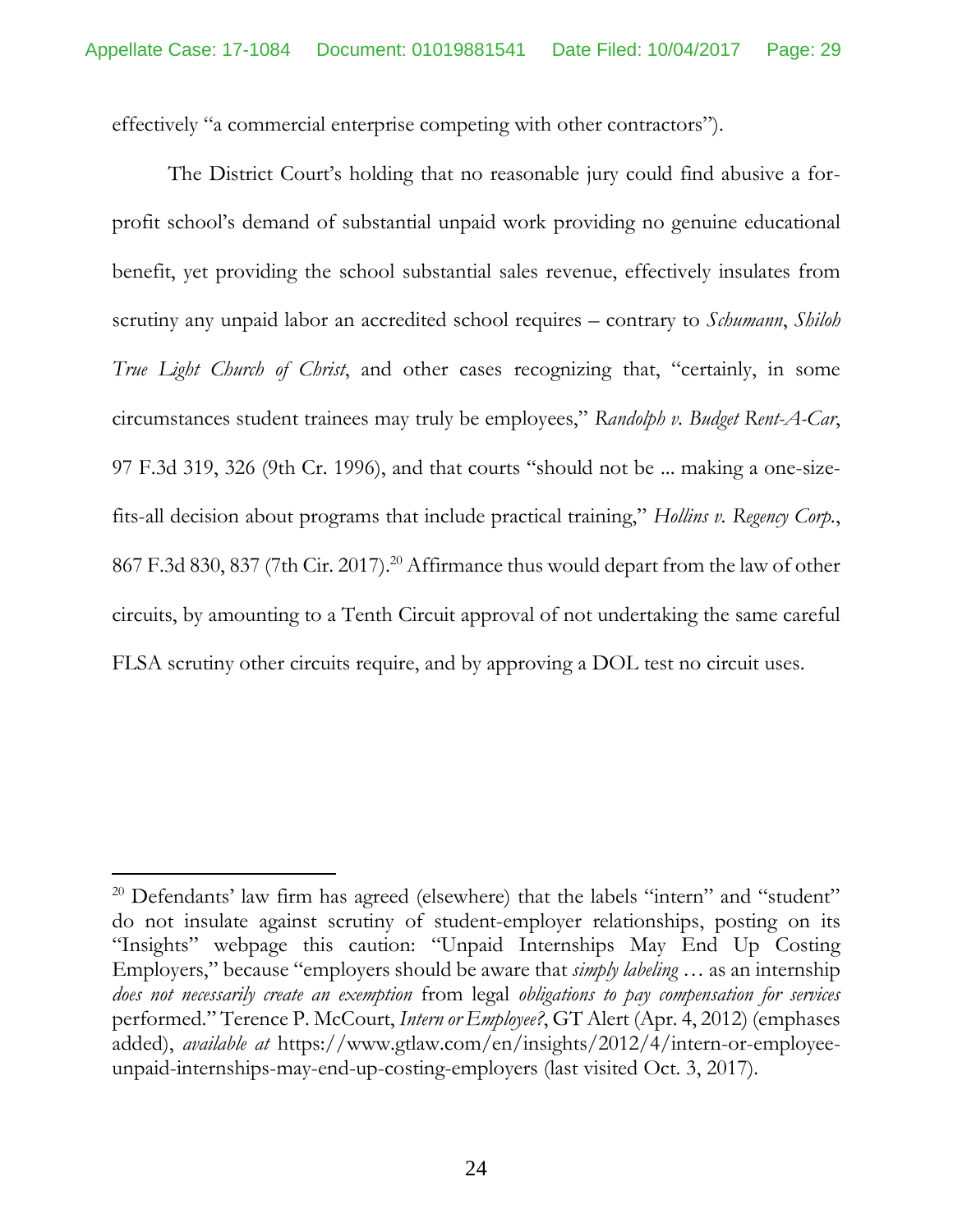### **CONCLUSION**

To avoid giving for-profit schools carte blanche to require lucrative unpaid work from students, to avoid dissonance with extensive appellate authority refusing to grant such carte blanche, and to assure that this case is decided upon a proper analysis of relevant factors, this Court should reverse and remand for analysis of the economic realities, based on the totality of the circumstances, to determine the primary beneficiary of the students' work – a test comporting with the most on-point precedent, *Marshall v. Regis Educational Corp.*, 666 F.2d 1324 (10th Cir. 1981), and other appellate caselaw.

Dated: October 4, 2017

Respectfully submitted,

 $/s/$  Scott A. Moss, Esq. 8053 East 24th Drive, Denver, CO 80238 720-839-2920 moss.scott.a@gmail.com

/s/ Hunter A. Swain, Esq. KING & GREISEN, LLP 1670 York Street, Denver CO 80206 303-298-9878 Denver, CO 80206

Counsel for *Amici Curiae*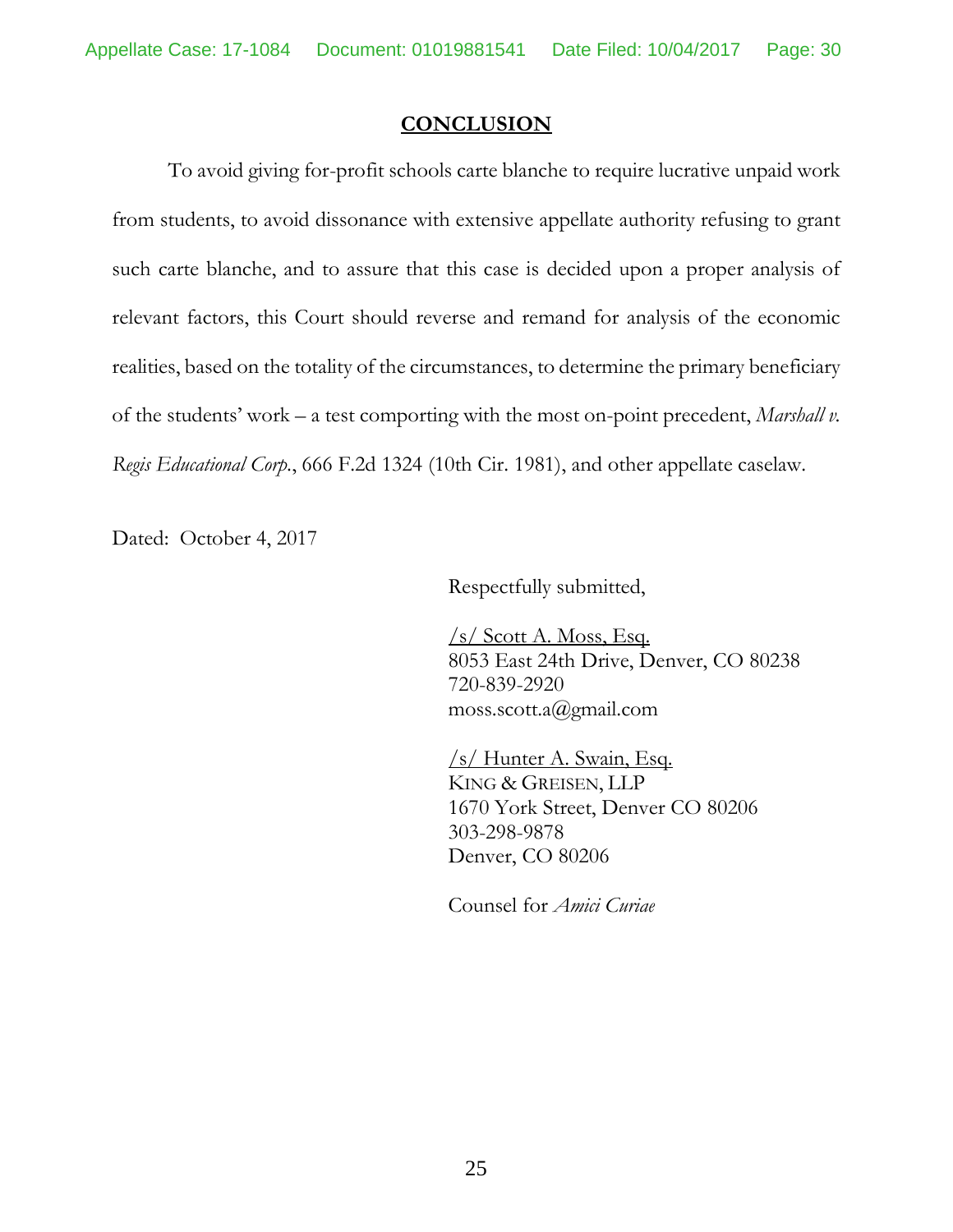### **CERTIFICATE OF COMPLIANCE**

1. This brief complies with the type-volume limitation of Fed.R.App.P. 29(d) and 32(a)(7)(B) because it contains 6,473 words according to the word count feature of Microsoft Word, excluding the portions of the brief exempted by Rule 32(f).

2. This brief complies with the typeface requirements on Fed. R. App. P.  $32(a)(5)$  and type style requirements of Fed. R. App. P.  $32(a)(6)$  because this brief has been prepared in 14-point Garamond, a proportionally spaced font.

Dated: October 4, 2017

Respectfully submitted, /s/ Scott A. Moss, Esq. 8053 East 24th Drive, Denver, CO 80238 720-839-2920 / moss.scott.a@gmail.com Counsel for *Amici Curiae*

## **ANTI-VIRUS CERTIFICATION FORM**

I, Scott A. Moss, certify that I scanned for viruses the PDF version of the Brief of Amici Curiae submitted in this case, *Nesbitt v. FCNH, Inc., et al.*, Docket No. 17-1084, with Windows Defender and found it to be virus-free.

Dated: October 4, 2017

Respectfully submitted,  $\sqrt{s}$  Scott A. Moss, Esq. 8053 East 24th Drive, Denver, CO 80238 720-839-2920 / moss.scott.a@gmail.com Counsel for *Amici Curiae*

### **CERTIFICATE OF DIGITAL SUBMISSION**

I hereby certify as follows: (1) all required privacy redactions have been made per 10th Cir. R. 25.5; and (2) if required to file additional hard copies, the ECF submission is an exact copy of those documents.

Dated: October 4, 2017

Respectfully submitted,  $\sqrt{s}$  Scott A. Moss, Esq. 8053 East 24th Drive, Denver, CO 80238 720-839-2920 / moss.scott.a@gmail.com Counsel for *Amici Curiae*